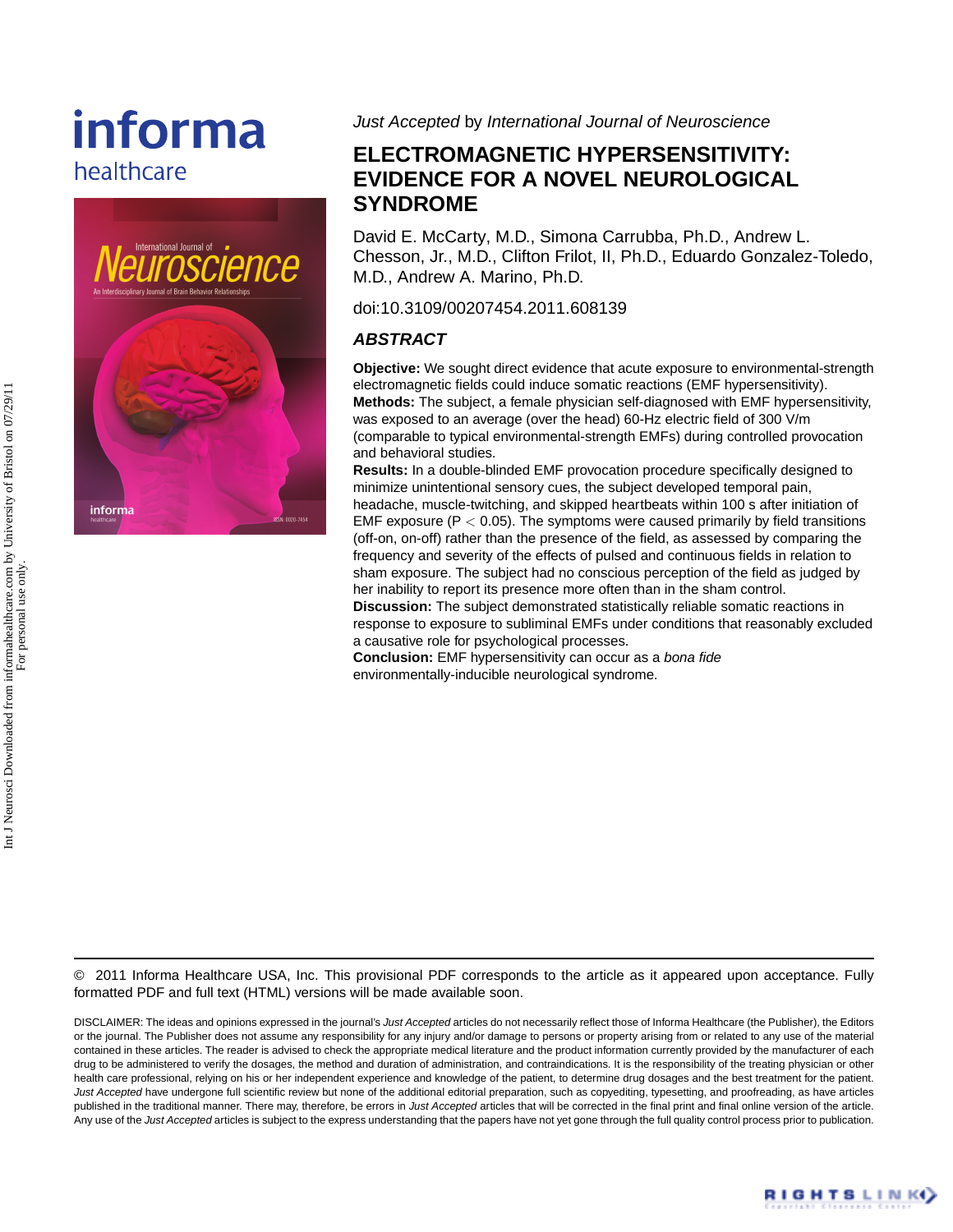# **ELECTROMAGNETIC HYPERSENSITIVITY: EVIDENCE FOR A NOVEL NEUROLOGICAL SYNDROME**

David E. McCarty, M.D.<sup>a</sup>, Simona Carrubba, Ph.D.<sup>a</sup>, Andrew L. Chesson, Jr., M.D.<sup>a</sup>, Clifton Frilot II, Ph.D.<sup>b</sup>, Eduardo Gonzalez-Toledo, M.D.<sup>c</sup>, Andrew A. Marino, Ph.D.<sup>a,\*</sup>

David E. McCarty, M.D.<sup>e</sup>, Simona Carrubba, Ph.D.<sup>9</sup>, Andrew L. Chesson, Jr., M.D.<sup>9</sup>,<br>Clifton Frilot II, Ph.D.<sup>b</sup>, Eduardo Gonzalez-Toledo, M.D.<sup>6</sup>, Andrew A. Marino, Ph.D.<sup>8</sup><br><sup>a</sup> Department of Neurology, LSU Health Scien a *Department of Neurology, LSU Health Sciences Center, Shreveport, LA, USA* b *School of Allied Health Sciences, LSU Health Sciences Center, Shreveport, LA, USA* c *Department of Radiology, LSU Health Sciences Center, Shreveport, LA, USA*

\*Corresponding author. Address: Department of Neurology, LSU Health Sciences Center, P.O. Box 33932, Shreveport, LA 71130-3932, USA. Tel.: 1-318-675-6177. *E-mail address:* amarino@lsuhsc.edu

Running head: Electromagnetic Sensitivity

Keywords: Electromagnetic fields, Evoked potentials, Hypersensitivity, Provocation study, Sensory transduction, Sleep study.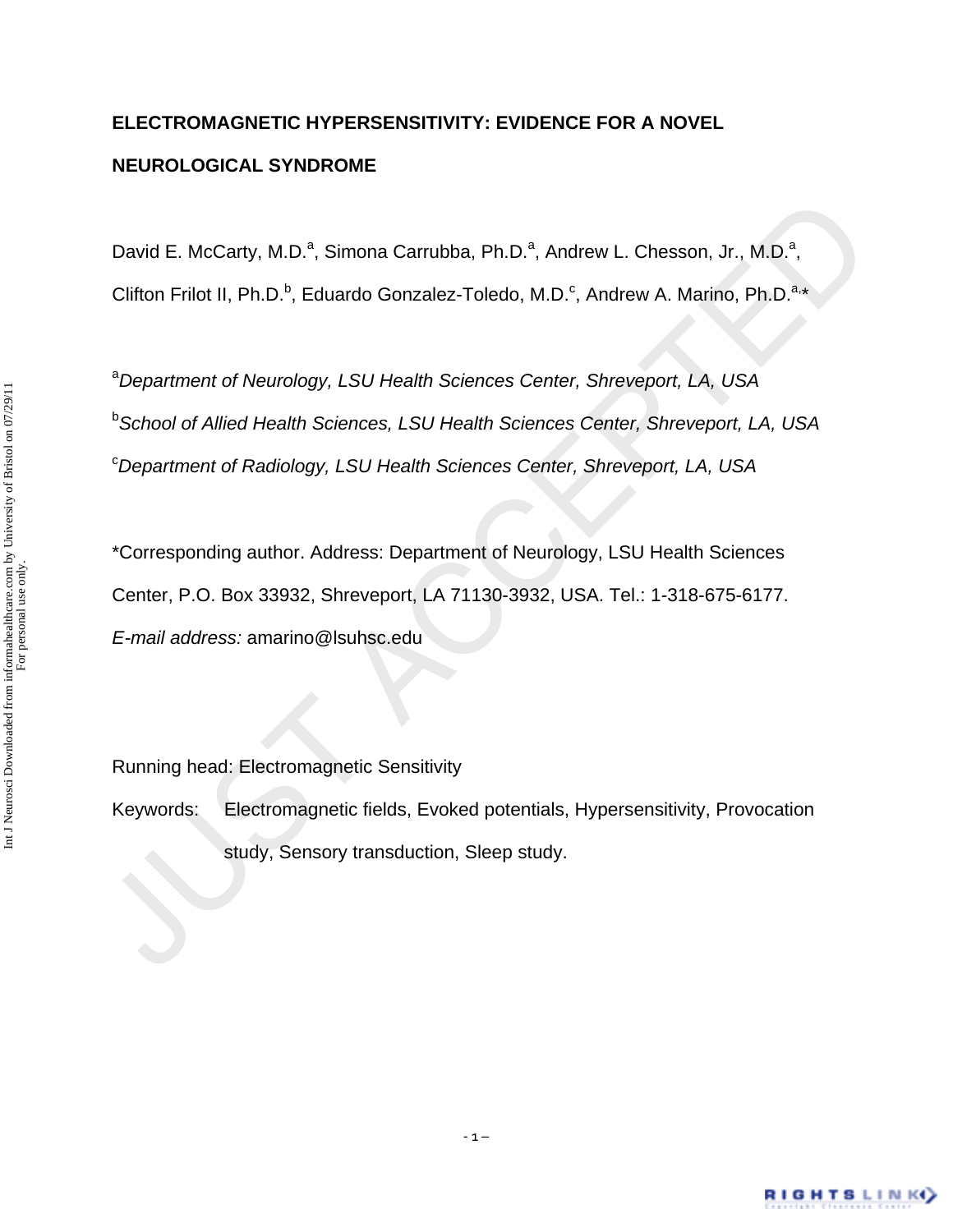#### **ABSTRACT**

**Objective:** We sought direct evidence that acute exposure to environmental-strength electromagnetic fields could induce somatic reactions (EMF hypersensitivity). **Methods:** The subject, a female physician self-diagnosed with EMF hypersensitivity, was exposed to an average (over the head) 60-Hz electric field of 300 V/m (comparable to typical environmental-strength EMFs) during controlled provocation and behavioral studies.

electromagnetic fields could induce somatic reactions (EMF hypersensitivity).<br>
Methods: The subject, a female physician self-diagnosed with EMF hypersensitivity,<br>
was exposed to an average (over the head) 60-Hz electric fi **Results:** In a double-blinded EMF provocation procedure specifically designed to minimize unintentional sensory cues, the subject developed temporal pain, headache, muscle-twitching, and skipped heartbeats within 100 s after initiation of EMF exposure (P < 0.05). The symptoms were caused primarily by field transitions (off-on, on-off) rather than the presence of the field, as assessed by comparing the frequency and severity of the effects of pulsed and continuous fields in relation to sham exposure. The subject had no conscious perception of the field as judged by her inability to report its presence more often than in the sham control.

**Discussion:** The subject demonstrated statistically reliable somatic reactions in response to exposure to subliminal EMFs under conditions that reasonably excluded a causative role for psychological processes.

**Conclusion:** EMF hypersensitivity can occur as a *bona fide* environmentally-inducible neurological syndrome.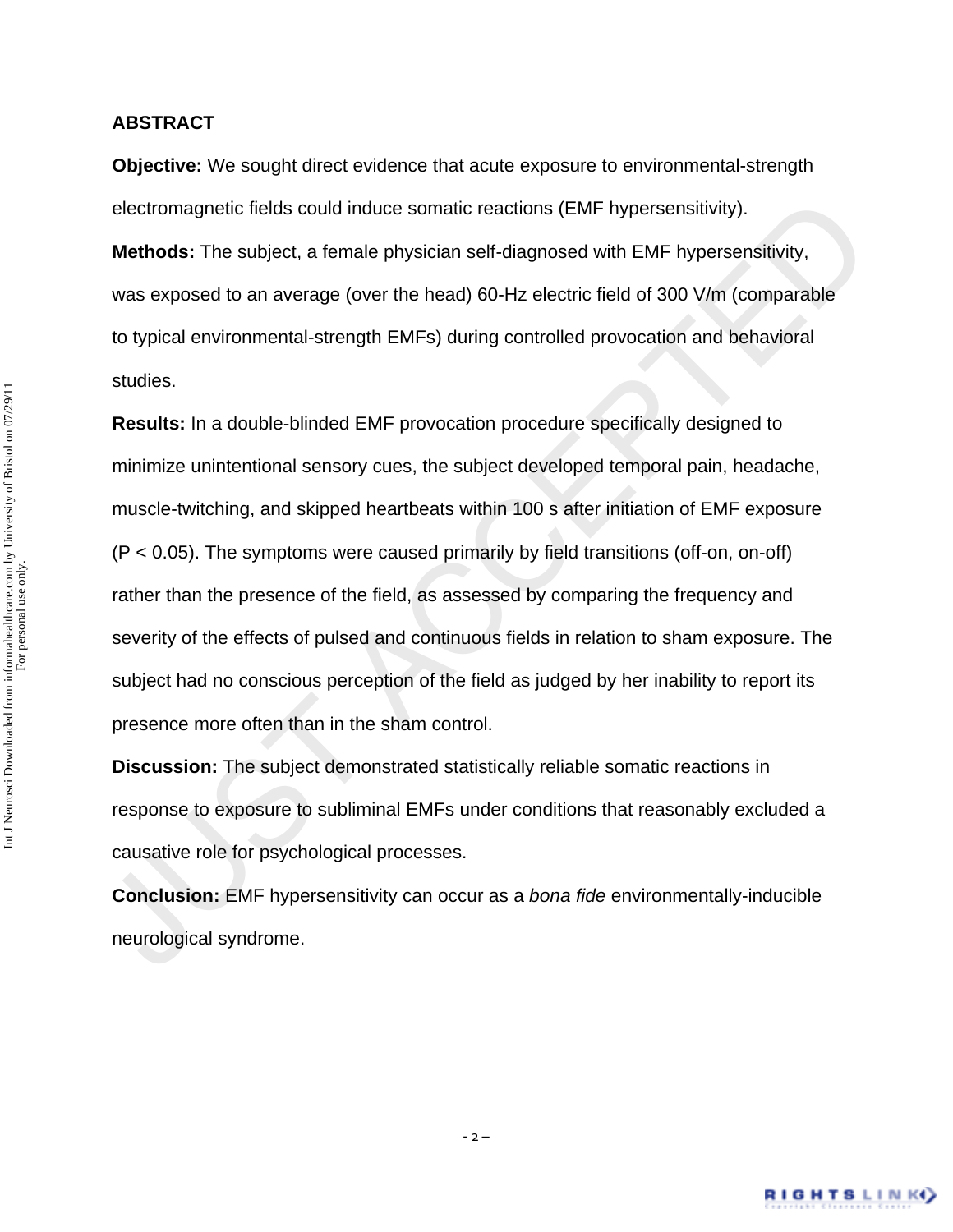Man-made electromagnetic fields (EMFs) such as those produced by cell phones, powerlines, or computers are ubiquitous in the general and workplace environments. About 3–5% of the population subjectively associates acute or subacute exposure to EMFs with departures from normal function or feeling (EMF hypersensitivity) [1, 2]. The prevalence of self-reported EMF hypersensitivity has usually been attributed to somatization disorders [3, 4].

phones, powerlines, or computers are ubiquitous in the general and workplace<br>environments. About 3–5% of the population subjectively associates acute or subacute<br>exposure to EMFs with departures from normal function or fee A possible nonpsychological basis for EMF hypersensitivity was provided by the discovery of the ability of human beings to detect weak EMFs, as evidenced by the occurrence of field-onset and field-offset brain potentials [5], and the induction of steady-state changes in brain electrical activity that persisted during the presence of the field [6]. The underlying mechanism of field sensory transduction appears to be an electric-force-sensitive ion channel [7]. Animal studies suggest that the electroreceptor cells and/or afferent processing cells are located in the brain stem [8, 9].

 Despite the physiological and biophysical evidence that could explain at least some cases of human somatic responses to EMFs without invoking psychological processes [5-9], direct evidence of nonpsychological EMF hypersensitivity is lacking. Our purpose was to determine whether EMFs could produce symptomatic responses in a putatively hypersensitive subject, while appropriately controlling for chance, confounders, and somatization.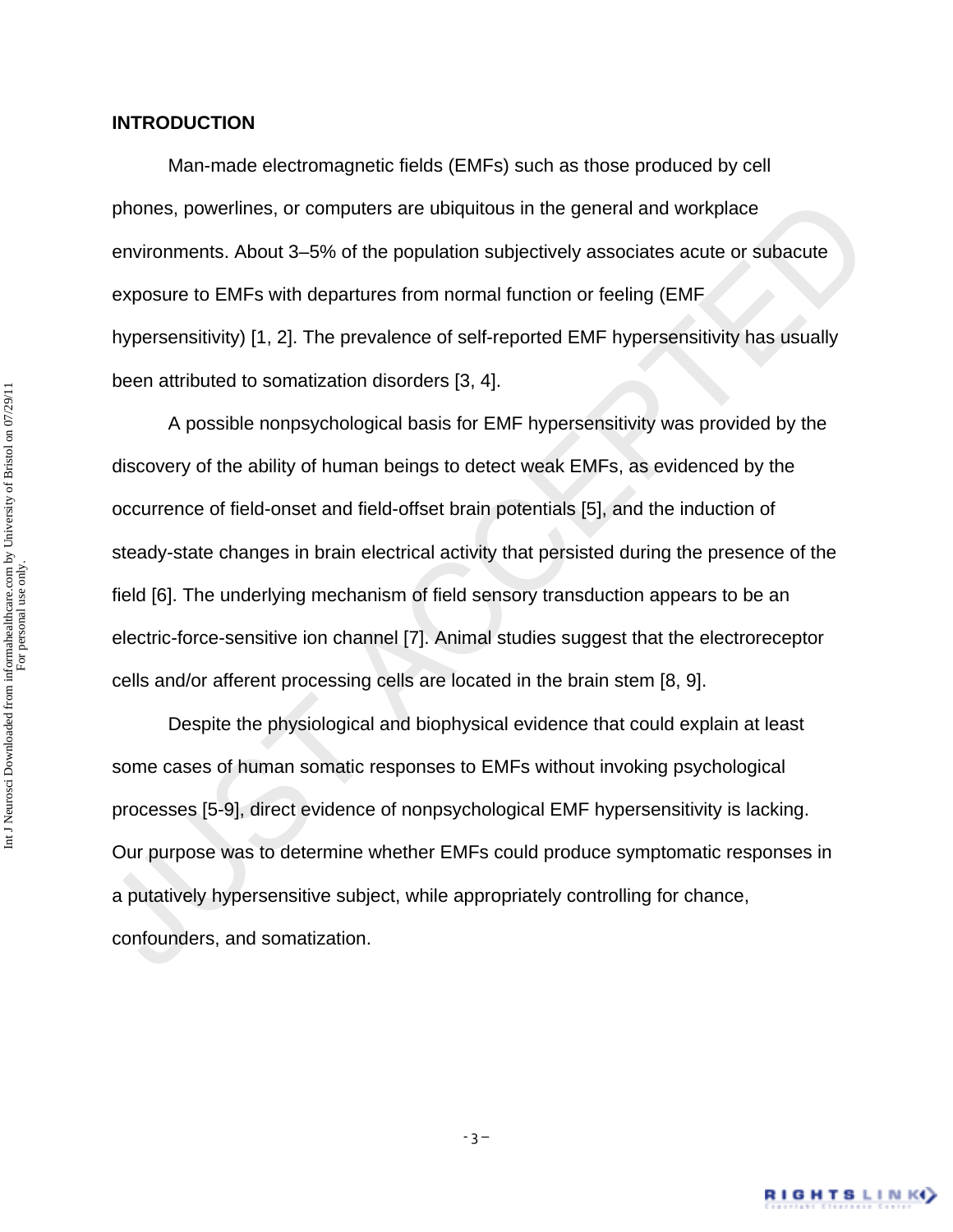#### **METHODS**

#### **Subject**

In the context of ongoing human, animal, and biophysical studies involving EMF<br>sensory transduction in our laboratory, we were contacted by a 35-year-old female<br>physician with multiple neurologic and somatic symptoms inclu In the context of ongoing human, animal, and biophysical studies involving EMF sensory transduction in our laboratory, we were contacted by a 35-year-old female physician with multiple neurologic and somatic symptoms including headaches, hearing and visual disturbances, subjective sleep disturbances and nonrestorative sleep, and musculoskeletal complaints, all of which she reported could be precipitated by exposure to environmental EMFs and abated by withdrawal from the fields. Among the environmental triggering sources she identified were cell phones, computers, powerlines, and various common electrical devices. During extensive interviews she credibly explained the reasons for her belief that EMFs from common environmental sources could provoke her symptoms.

 After she agreed to medical tests appropriate for evaluating her medical condition, she was admitted as a patient on the neurology service and underwent a physical exam including a comprehensive neurologic exam, a clinical electroencephalogram (EEG) exam, a noncontrast magnetic-resonance (MR) imaging of the brain, an overnight sleep study (with video and expanded EEG montage) in which the resulting polysomnogram was scored in accordance with standardized rules [10], a standard laboratory evaluation of serum electrolytes and blood chemistries, liver function tests, serum fasting cortisol, and complete blood count, and direct evaluations of her EMF sensitivity in a series of EMF provocation and behavioral studies (see below). The institutional review board at the LSU Health Sciences Center approved all experimental procedures, and the subject gave her written informed consent.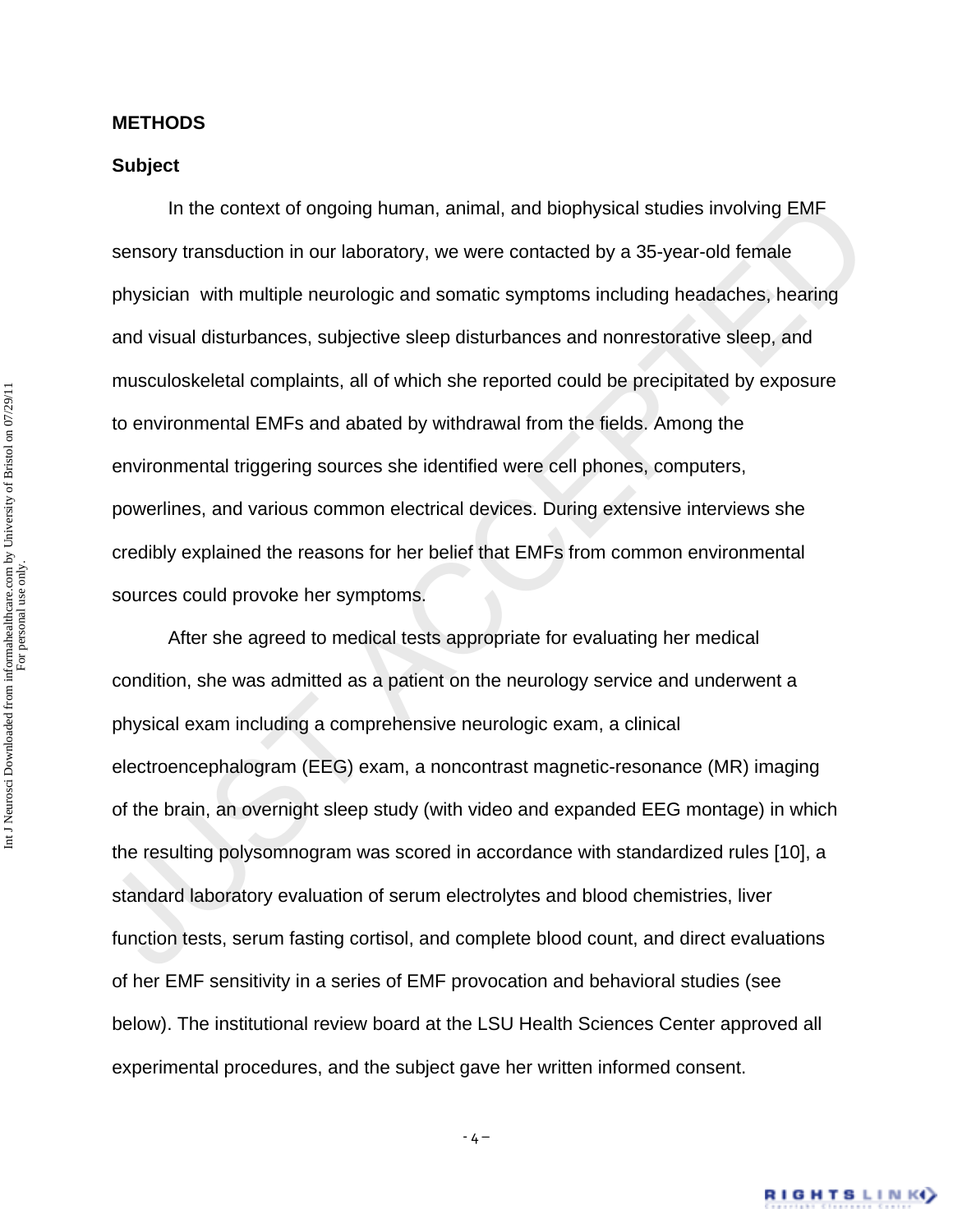#### **EMF Exposure**

The subject sat in a comfortable wooden chair with her eyes closed, and uniaxial<br>60-Hz (unless noted otherwise) sinusoidal electric fields were generated by applying a<br>voltage to parallel 49-cm square metal plates spaced The subject sat in a comfortable wooden chair with her eyes closed, and uniaxial 60-Hz (unless noted otherwise) sinusoidal electric fields were generated by applying a voltage to parallel 49-cm square metal plates spaced 36 cm apart (Figure 1). The equipment that controlled the field was located outside the subject's view and emitted no visual or auditory stimuli. The background electric field (the field present irrespective of whether or not a voltage was applied to the parallel plates) was about 1 V/m throughout the region occupied by the subject (HI-3603, Holaday, Eden Prairie, MN, USA). The plate arrangement did not produce magnetic fields. The continuously-present background 60-Hz magnetic field was 0.1 mG, and the geomagnetic field was 599.8 mG, 68.4° below the horizontal component (component along the direction of the applied field, 360.5 mG) (MAG-03, Bartington, GMW, Redwood City, CA, USA). Highfrequency signals from cell-phone towers and other distant antennae (1–10 GHz) were less than 0.1  $\mu$ W/cm<sup>2</sup> (the background fields in the sleep-study room were similar) (Spectran, Aaronia, Euscheid, Germany).

In the provocation studies the electric field was applied for 100-s intervals with a duty cycle of 50% and a repetition rate of 10 Hz, which resulted in alternating field-on and field-off pulses of 100 ms (pulsed field); a continuous field (100% duty cycle) was used in one of the provocation studies. Duty cycle, pulse structure, and interval length were regulated by a microcontroller programmed to produce the desired signals. When the duty cycle was 50% the actual EMF stimuli consisted of: 1) 10 onset stimuli per second  $\times$  100 s = 1000 field-onset stimuli per interval; 2) an equal number of field-offset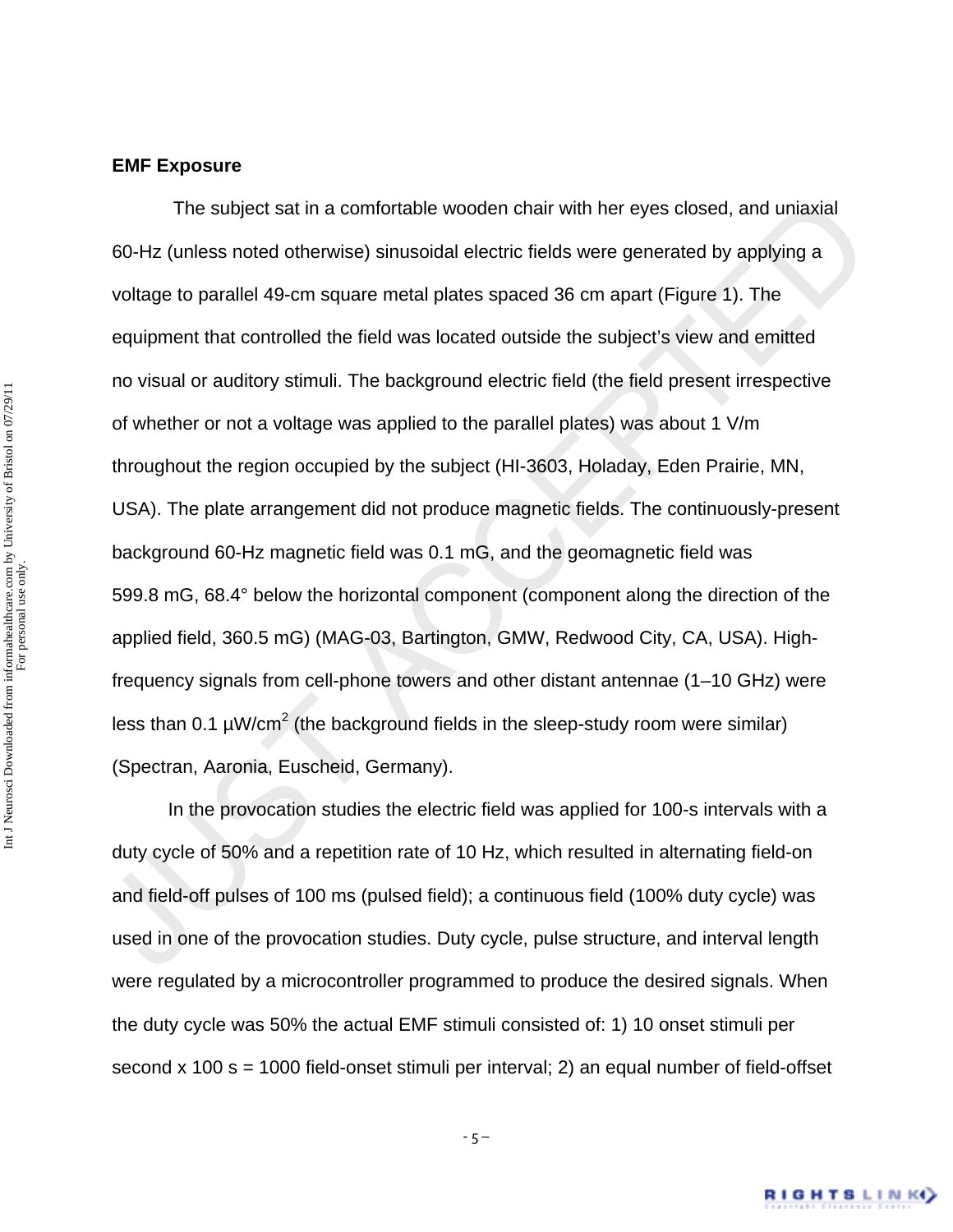stimuli; 3) the presence of the EMF for a total of 50 s. When the duty cycle was 100% there was only 1 field-onset stimulus and 1 field-offset stimulus, and the EMF was present for 100 s. In the behavioral studies the electric field was applied in trials consisting of a 2-s epoch when a pulsed field was applied (50% duty cycle, 10-Hz repetition rate) and a 10-s field-free control epoch.

#### **Field Strength**

present for 100 s. In the behavioral studies the electric field was applied in trials<br>consisting of a 2-s epoch when a pulsed field was applied (50% duty cycle, 10-Hz<br>repetition rate) and a 10-s field-free control epoch.<br> The applied electric field was significantly distorted by the subject's body, resulting in strong inhomogeneities in the field surrounding the subject. To overcome the problem of measuring the external field, we used Maxwell's laws to calculate it at every point in the subject's vicinity. The subject was modeled as an electrically isolated composite of rectangular solids representing the trunk and lower extremities, and an ellipsoid representing the head. The assumed conductivity was 1 S/m. The total electric field at every point was determined for  $V_{AC}$  = 100 V using finite-element analysis consisting of approximately 10 $^6$  elements; a more detailed mesh was automatically generated in the head region (Multiphysics, Comsol, Los Angeles, CA, USA). The peak external electric field was about 1000 V/m (Figure 1); the average field was about 300 V/m around the head, and less than 50 V/m around the body. The peak and average field strength and duration of exposure were far below the levels generally recognized as capable of producing physiological effects in human subjects [11].

The external electric field resulted in an induced internal electric field in the brain in accordance with physical law. The strength of the induced brain electric field was comparable to that induced by environmental-strength power-frequency electric and

‐ 6 –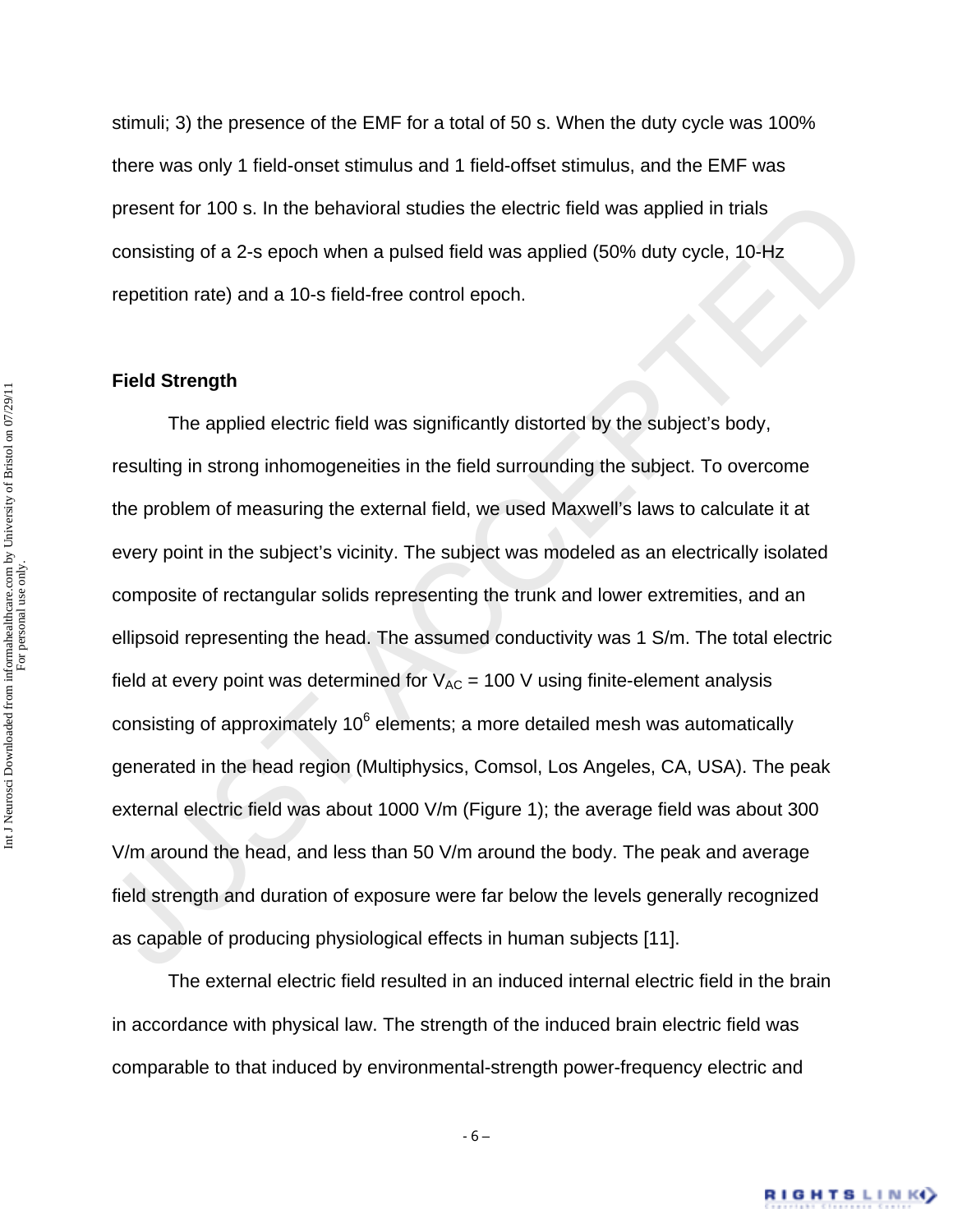#### **Somatic Responses**

Somatic Responses<br>
A pulsed field (50% duty cycle) was applied for 100 s in ten independent field-<br>
exposure intervals. The controls were ten 100-s sham-exposure intervals during which a<br>
field was not applied. The order o A pulsed field (50% duty cycle) was applied for 100 s in ten independent fieldexposure intervals. The controls were ten 100-s sham-exposure intervals during which a field was not applied. The order of the field and sham intervals was determined randomly. The environmental conditions during the field-exposure and sham-exposure intervals were identical except that the wires carrying the plate voltage were disconnected during the sham-exposure intervals. At the end of each interval the subject was questioned by an interviewer blinded to whether or not the field had been applied and asked to describe any symptoms she developed during the interval, whether or not the symptoms had persisted into the interview period. She was queried using descriptive terms she had employed. Whenever she reported symptoms, commencement of the next interval was delayed until she reported that they had abated.

 We used a pulsed field because we expected it would result in a stronger symptomatic response compared with a continuous field [9, 14]. To test this reasoning we performed a second study to assess whether the subject developed a differential symptomatic response to the pulsed and continuous fields. The subject was exposed or sham exposed for 100-s intervals, and immediately after each interval was interviewed as described above. A sham field (S), continuous field (C) (100% duty cycle), and pulsed field (P) (50% duty cycle, 10 Hz) were applied, and the SCP pattern was repeated five times. The subject was blinded regarding the use of different EMFs; from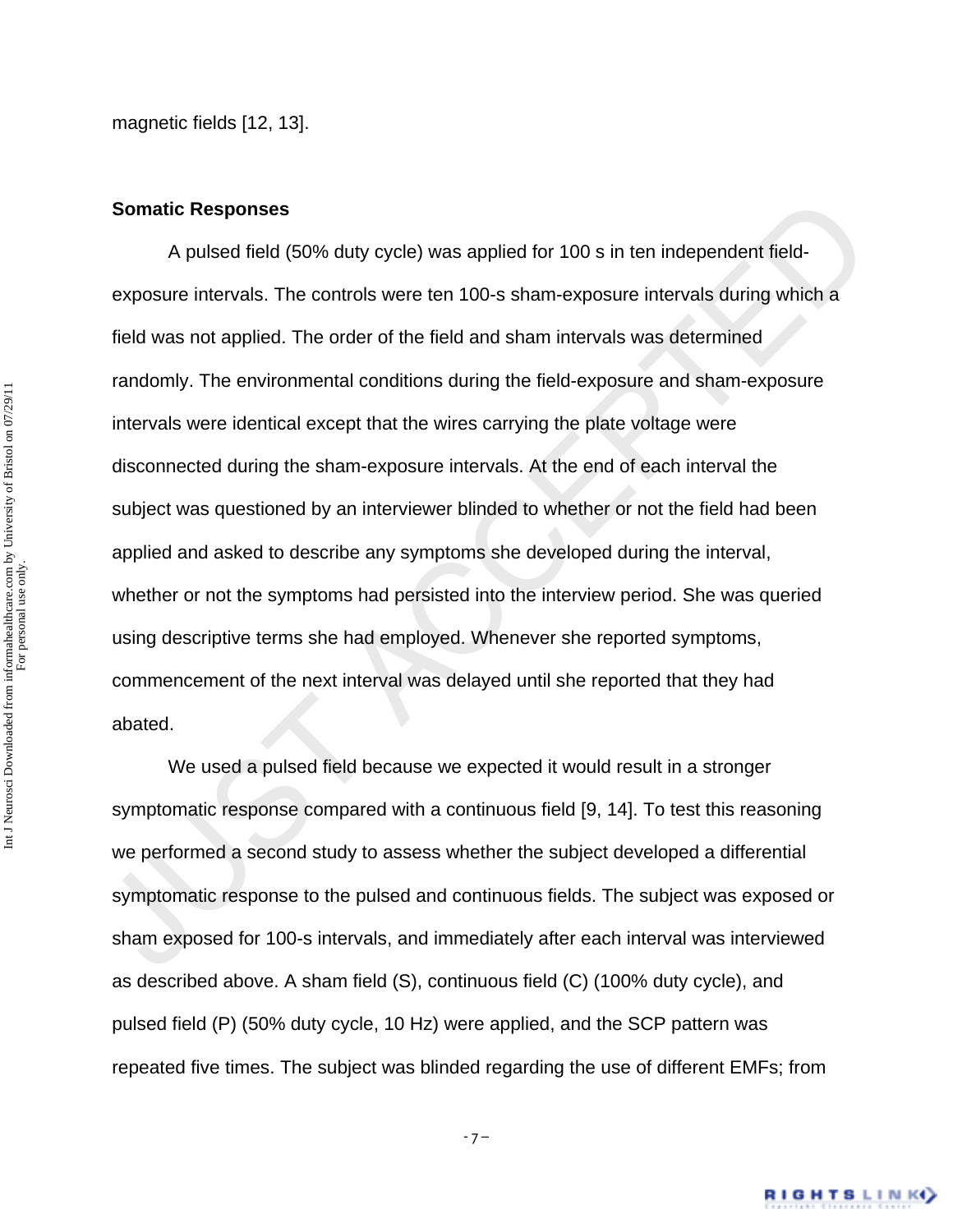her perspective the laboratory procedures were identical to those followed in the first study. The interviewer was aware that the effects of C and P fields were being compared, but was blinded regarding the actual sequence of the fields.

#### **Behavioral Responses**

compared, but was blinded regarding the actual sequence of the fields.<br>
Behavioral Responses<br>
We considered the possibility that any symptomatic response might be a result of<br>
the combined processes of conscious awareness We considered the possibility that any symptomatic response might be a result of the combined processes of conscious awareness of the EMF followed by a somatization reaction based on a fear that EMFs were harmful. We approached the issue by determining whether the subject could consciously perceive a field when it was presented in multiple independent trials. A field having the same strength and spatial distribution as previously (Figure 1) was applied in a series of trials each of which consisted of a 2-s epoch during which a pulsed field (50% duty cycle, 10-Hz repetition rate) was applied and a 10-s field-free control epoch. Eight independent sequences were employed, each with 30–50 trials. In three sequences the frequency was 60 Hz, in two it was 1 kHz, and in three others the respective frequencies were 10 kHz, 100 kHz, and 500 kHz.

 The subject held a small plastic box that housed a buzzer, a button labeled YES and another button labeled NO. In the middle of each on and off epoch the buzzer emitted a 4-kHz tone at 60 dB which lasted 100 ms, and she was instructed to press the YES or NO button whenever she heard the tone, depending on whether or not she had any conscious sensation of a field at that moment. Employing a custom-designed virtual instrument (LabView, National Instruments, Austin, TX, USA), we determined the number of YES and NO responses in the presence and absence of the field in each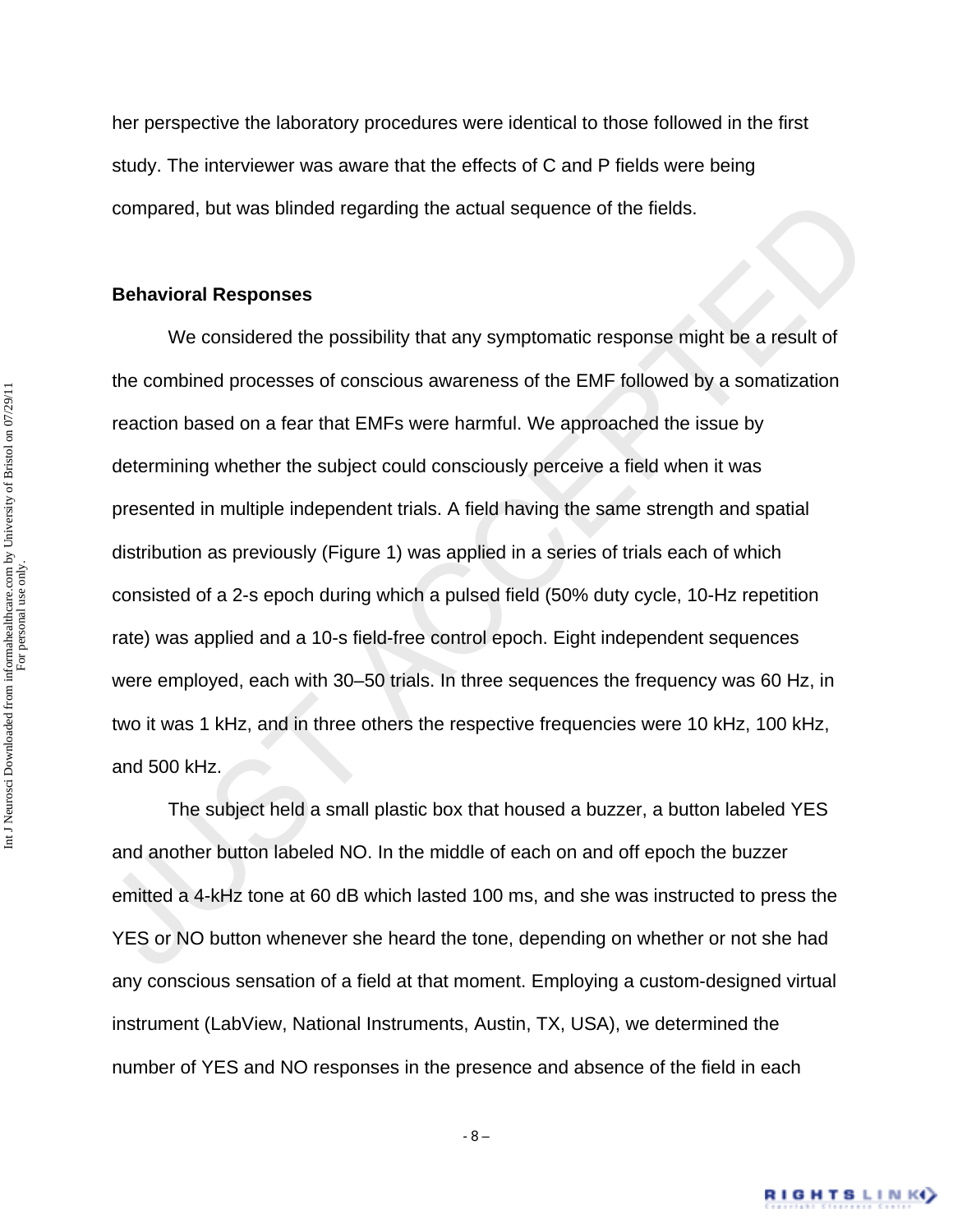sequence. In addition, 4 sham sequences (minimum of 30 trials in each) were conducted in which a field was not applied. The subject had no knowledge that an off-on pattern was being used in the field sequences or that some sequences consisted of sham exposure.

#### **Statistics**

 The frequencies of the somatic and behavioral responses in the presence and absence of the field were evaluated using the chi-square test (2 x 2 tables) or the Freeman-Halton extension of the Fisher exact probability test (2 x 3 tables) [15].

#### **RESULTS**

#### **Clinical Studies**

pattern was being used in the field sequences or that some sequences consisted of<br>
sham exposure.<br> **Statistics**<br>
The frequencies of the somatic and behavioral responses in the presence and<br>
absence of the field were evalua The patient's physical examination was unremarkable. The presence of frequent subjective awakenings from sleep, sometimes with unintended gross motor activity such as muscle twitching and leg jerking, prompted clinical concern for a sleep-related movement disorder, parasomnia, or nocturnal epilepsy. The polysomnogram revealed significant sleep fragmentation and discontinuity (Table 1), but no evidence of significant sleep-disordered breathing, nocturnal epilepsy, or abnormal REM-related atonia. Periodic limb movements were noted, but did not appear to be a major sleep-disrupting force.

 Standard and 24-hour video-accompanied EEG recordings revealed normalappearing background rhythms and no epileptiform activity. EEG performed in the presence of active cellular telephone use provoked a right-sided headache, but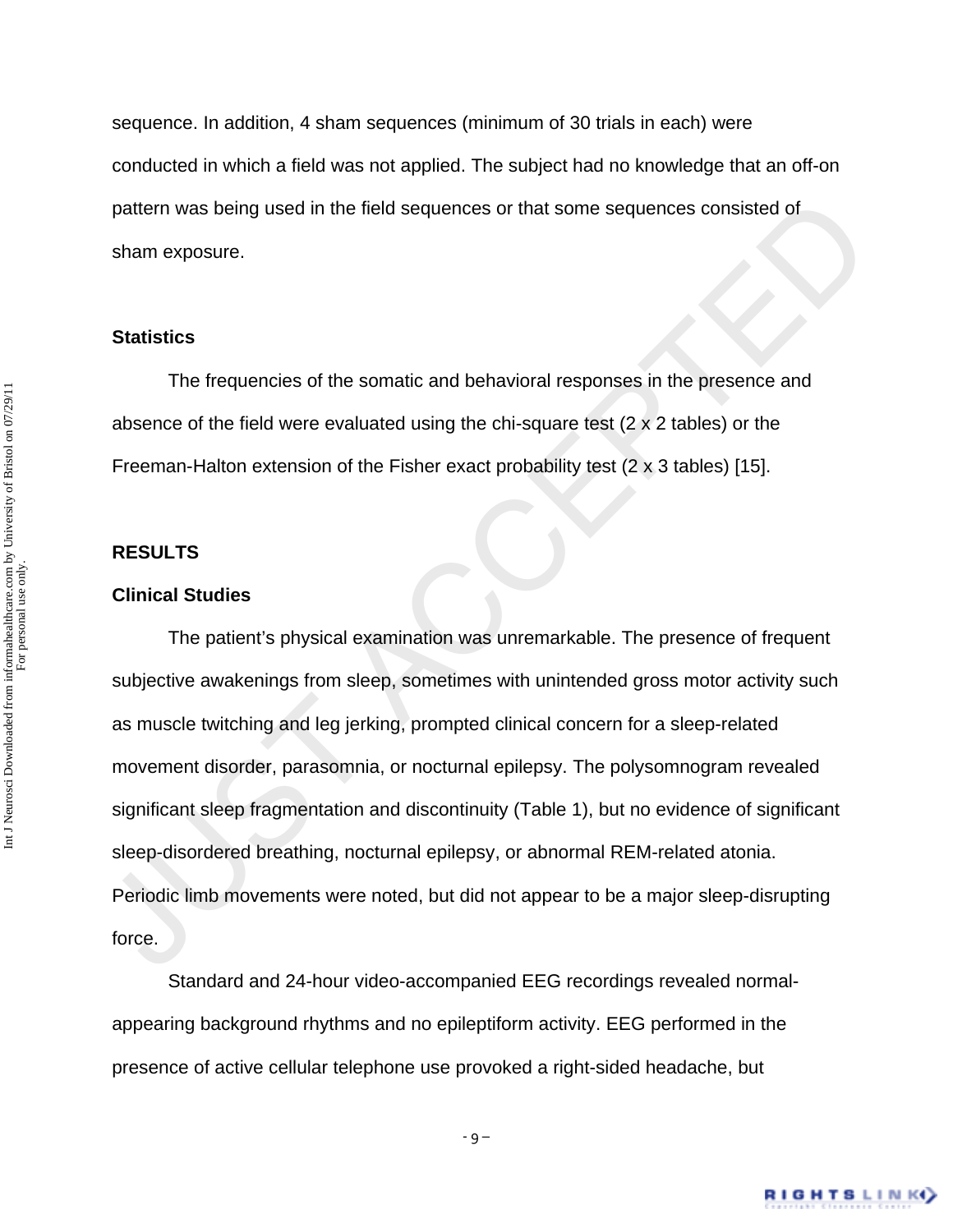produced no unusual EEG waveforms. The MR image revealed evidence of cortical dysplasia in the right temporal lobe, and right parietal polygyria, both without interval change when compared with a study performed 19 months earlier. Laboratory evaluation for common metabolic/endocrine problems and blood count abnormalities was unremarkable.

#### **Somatic Responses**

 The sequence and characteristics of the symptomological and behavioral experiments are shown in Table 2.

change when compared with a study performed 19 months earlier. Laboratory<br>evaluation for common metabolic/endocrine problems and blood count abnormalities<br>was unremarkable.<br>Somatic Responses<br>The sequence and characteristic The question of a relation between the presence of the field and the occurrence of symptoms was directly addressed by interviewing the subject immediately following 100-s field-exposure or sham-exposure intervals; both the interviewer and the subject were blinded regarding the exposure condition. During the interviews the subject reported a range of symptoms including localized pain in her jaw, ear, or the side of her head, a more diffuse head pain, and muscle pain or twitching in the hip, neck, and back. Sometimes she qualified the symptom as "strong" or "mild," and sometimes she denied all symptoms. We grouped the symptoms related to localized head pain as "temporal pain," those related to diffuse head pain as "headache," and those related to muscle effects as "muscle pain/twitching." Symptoms reported more rarely were indicated explicitly (Table 3a). The subject consistently reported pronounced symptoms that occurred during the field intervals, particularly in intervals 7, 13, 14, 15, and 18. In the sham intervals she reported no symptoms in intervals 4, 6, 8, 16, 20, weak temporal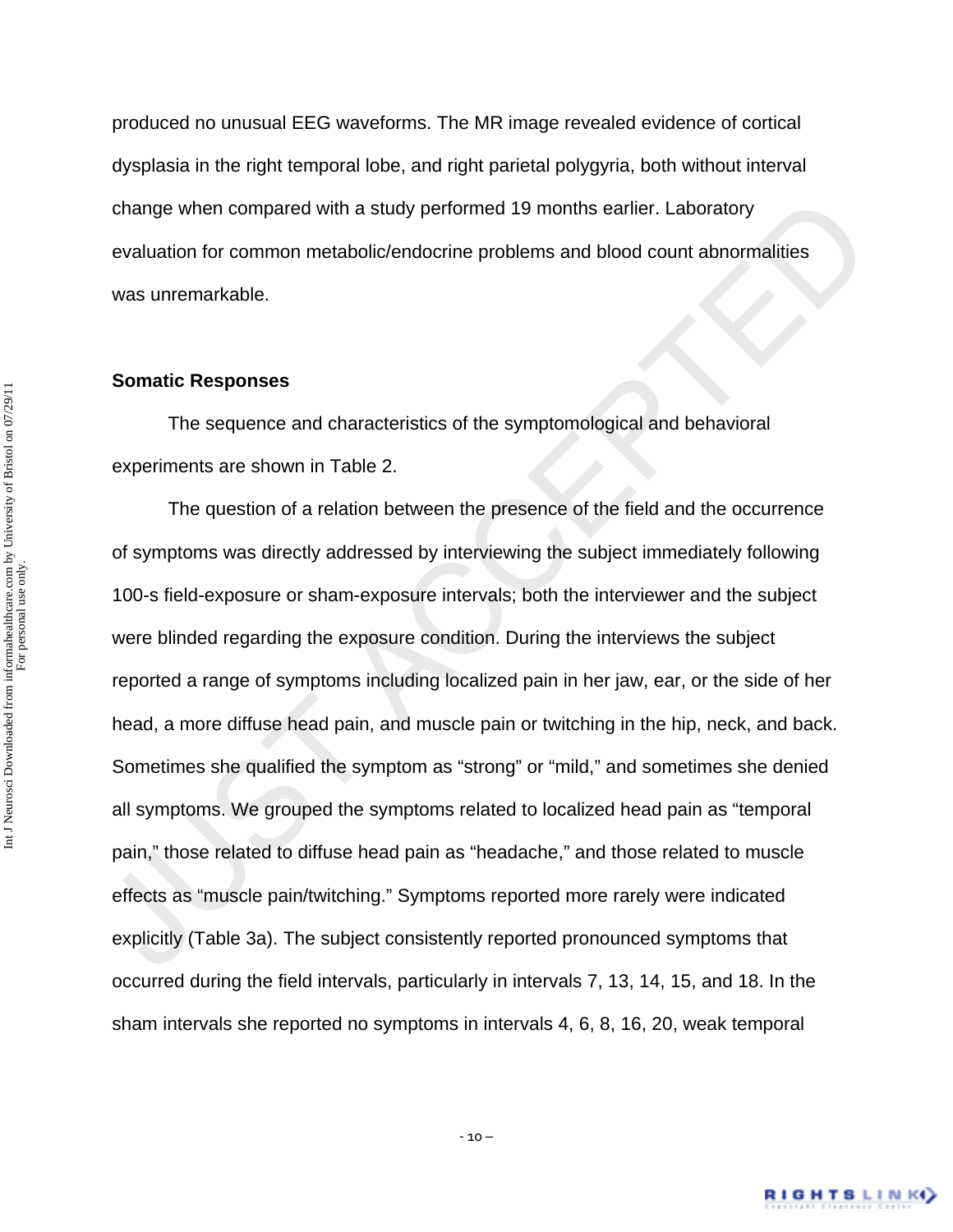pain in intervals 2, 3, 19, and a weak headache in intervals 10 and 12. The field and sham distributions of symptoms differed significantly (P < 0.05) (Table 3b).

In a second study, the relative role of EMF changes (number of onsets and<br>offsets) and steady-state presence of the EMF was directly addressed by interviewing<br>the subject immediately following 100-s exposure intervals in In a second study, the relative role of EMF changes (number of onsets and offsets) and steady-state presence of the EMF was directly addressed by interviewing the subject immediately following 100-s exposure intervals in which either a pulsed field or a continuous field was presented. She was queried regarding her symptoms as previously and reported symptoms in both field intervals (Table 4a). The symptoms triggered by the pulsed field were more intense compared with the sham control (P < 0.05) (Table 4b); the symptoms triggered by the continuous field did not differ from the sham control ( $P = 0.16$ ). The subject reported no symptoms in 4 of 5 sham intervals (intervals 1, 4, 10, 13).

#### **Behavioral Responses**

 The possible influence of conscious awareness of the EMF on the development of symptoms was investigated by assessing whether the subject could consciously perceive the field. A total of 300 independent trials involving carrier frequencies of 60 Hz to 500 kHz were used; the controls consisted of 150 sham trials. The results did not depend on the carrier frequency, and consequently the data was combined for analysis (Table 5).

 The subject failed to respond to the tone 7 times while the field was on and 7 times while it was off, resulting in a total of 293 responses for each of the two conditions. There were no missed responses in the sham trials. The overall yes response rate in the field trials was  $(51/586) \times 100 = 8.7\%$ . The occurrence of a yes

 $-11 -$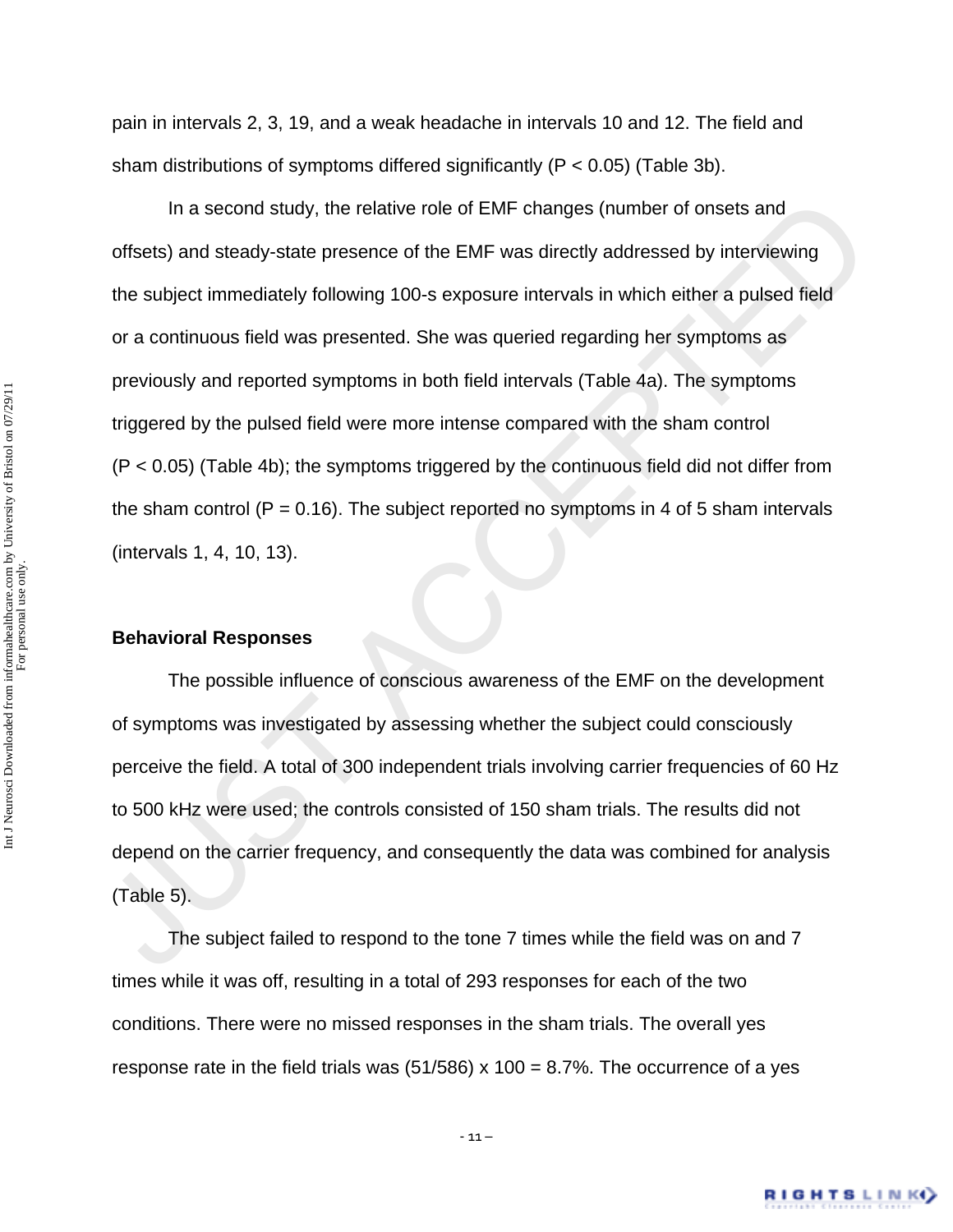response was significantly associated with the presence of the field (P < 0.05) (Table 5a), but the sensitivity of the yes responses was low  $(32/(32 + 261))$  x 100 = 11%). The yes response rate in the sham trials was slightly higher than that seen in the field trials  $([27/273 = 9.9\%])$  (Table 5b).

#### **DISCUSSION**

yes response rate in the sham trials was slightly higher than that seen in the field trials<br>([27/273 = 9.9%]) (Table 5b).<br><br><br><br>**DISCUSSION**<br><br><br><br><br>**Appropriately controlled provocation studies are required to establish the**<br>exi Appropriately controlled provocation studies are required to establish the existence of EMF hypersensitivity and to understand the relative importance of psychological and nonpsychological processes in mediating any observed symptoms. A working laboratory definition of EMF hypersensitivity formulated in symptomological terms is therefore needed to permit recognition of hypersensitivity reactions when they occur. In previous provocation studies the assumption was made that true hypersensitive subjects would exhibit more or less the same symptoms in response to repeated provocations. The assumption led to experimental designs that involved averaging across exposed and control groups, which is an inherently insensitive statistical procedure for detecting real but variable responses [3, 4]. The assumption is particularly inapplicable to EMF hypersensitivity because intra- and inter-subject variability are its salient features [1, 2]. We defined EMF hypersensitivity as the occurrence of any medically recognized symptom in response to provocation using an environmentally relevant EMF; there was no requirement that the same symptom must reoccur when the EMF provocation was repeated. This definition avoided the problem of masking real effects and more appropriately matched the laboratory procedure to the known characteristics of EMF hypersensitivity [1, 2]. We focused on a single self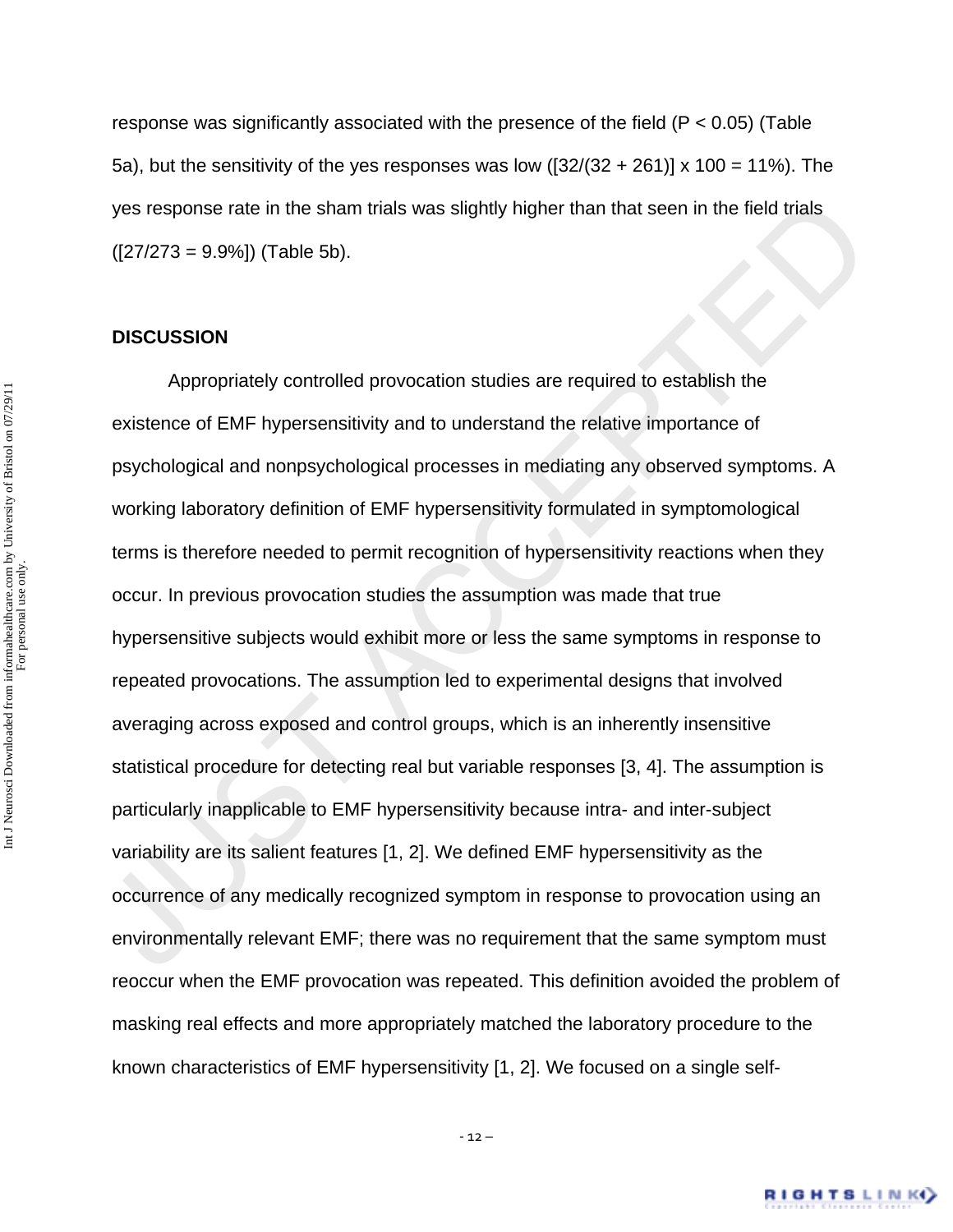reported subject and employed a procedure in which she served as her own control. While controlling for artifacts, chance, and somatization, the question whether she reliably exhibited *any* symptomatic responses to an EMF was addressed; the alternative hypothesis was that she did not exhibit EMF-triggered symptoms. The laboratory conditions were controlled in such a way that a putative role of psychological processes could reasonably be identified.

reliably exhibited any symptomatic responses to an EMF was addressed; the alternative<br>hypothesis was that she did not exhibit EMF-triggered symptoms. The laboratory<br>conditions were controlled in such a way that a putative The subject developed symptoms in association with the presentation of a pulsed electric field significantly (P < 0.05) more often than could reasonably be explained on the basis of chance (Table 3). Several considerations suggested that the statistical link was a true causal association with a subliminal EMF. First, the subject's environment was carefully controlled to avoid putative confounding factors. The testing took place in an acoustically quiet environment and the presence of uncontrolled environmental EMFs was nil. The environmental conditions during the field-exposure and shamexposure intervals were identical except that during the sham-exposure intervals, at a point far removed form the subject's field of view, the wires carrying the plate voltage were disconnected. A key aspect of our laboratory procedure was the elimination of sensory cues that could serve as conscious markers of the electric field leading to a somatization reaction. All appropriate precautions were taken to eliminate potential confounders. Second, the occurrence of symptoms was significantly associated with the type of EMF (Table 4). The symptomatic response was associated with the pulsed EMF, which maximized occurrence of the number of transient changes in the EMF (off-on and on-off), not with the presence of the field, as expected on the basis of prior animal studies where the issue of somatization was irrelevant [9]. Finally, in a behavioral study

–  $13 -$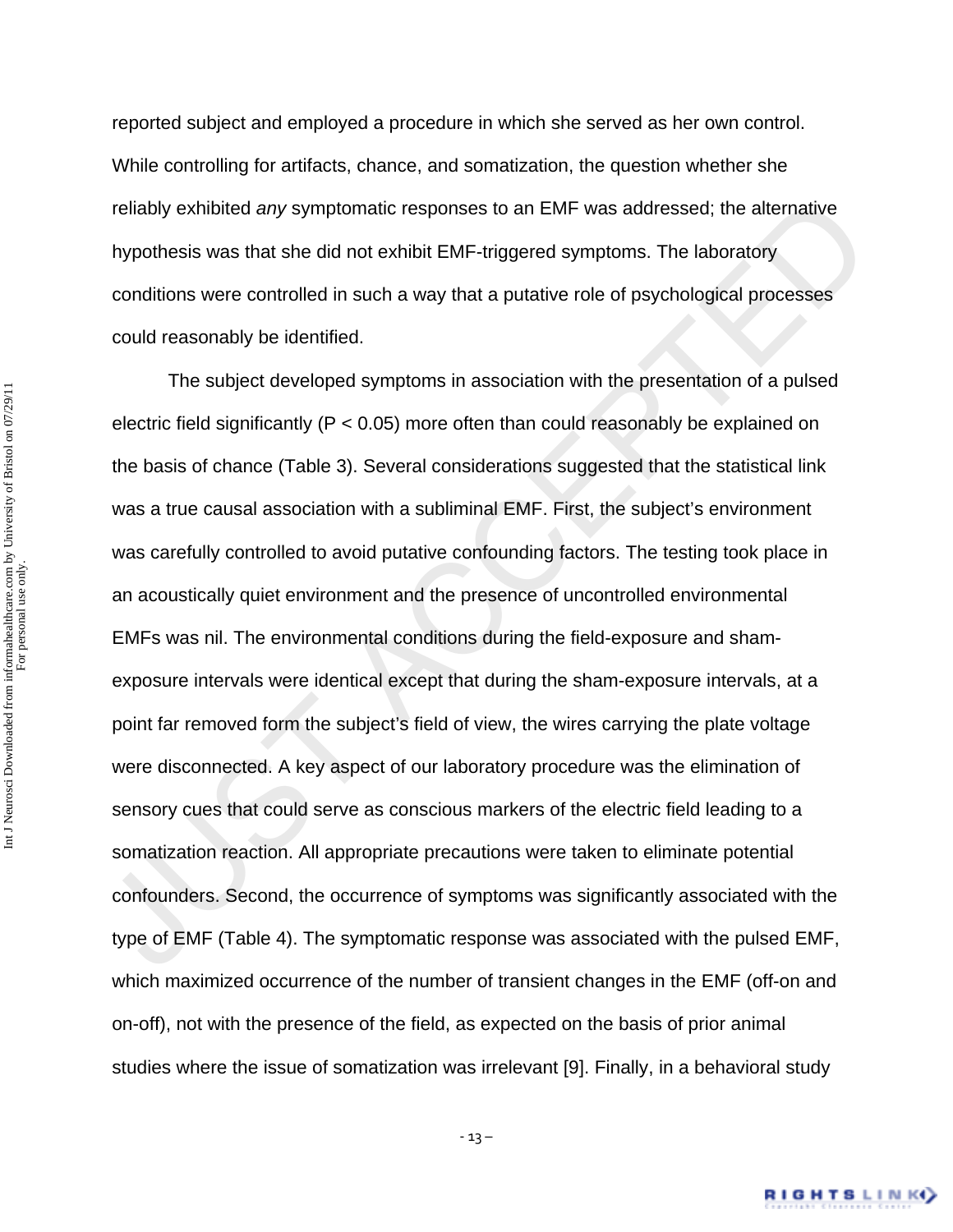specifically designed to assess awareness of the field, yes response rates were 8.7% and 9.9% in the field and sham conditions, respectively, which provided no evidence for a psychological role in the development of the subject's symptoms. We therefore conclude with a reasonable level of certainty that the causal association we found between the presence of the EMF and the subject's symptoms was mediated by a subconscious neural process. Although chance was an unlikely explanation for the association, that possibility could not be excluded. The existence of the neurological syndrome reported here was previously suspected, but not documented.

a psychological role in the development of the subject's symptoms. We therefore<br>conclude with a reasonable level of certainty that the causal association we found<br>between the presence of the EMF and the subject's symptoms The mechanism for the subject's symptoms of headache, visual disturbances, and somatic musculoskeletal discomfort following exposure to EMFs is unknown. Based on clinical evaluation, intermittent seizure activity is not a credible explanation, although a deeper epileptic focus with partial seizure activity may have escaped the detection of surface EEG electrodes. The abnormal findings in the subject's medical workup included the abnormal MR image (cortical dysplasia and polygyric changes) and extensive sleep discontinuity and fragmentation manifested in the overnight polysomnogram; the possible association of these findings with the subject's syndrome of EMF hypersensitivity is unknown.

 Our aim here was to concentrate on the previously unaddressed question whether acute exposure to weak EMF could produce real but not precisely predictable somatic effects mediated by nonpsychological processes. Within the limitations of the study we concluded that we demonstrated the neurological syndrome in the subject we studied. The question of whether EMF hypersensitivity is a significant public-health problem was not addressed here. The EMF we employed was equivalent in strength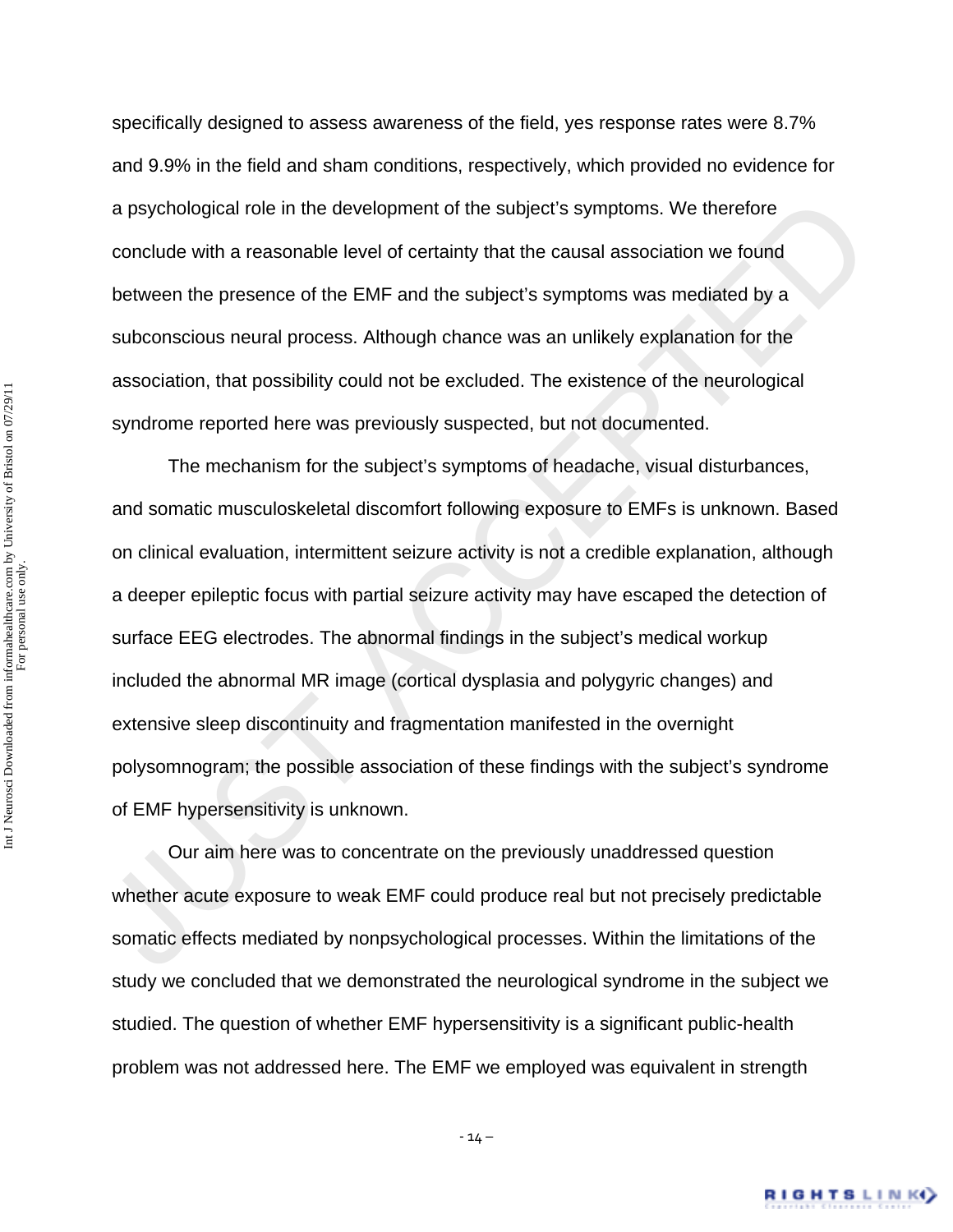clinical symptoms. Nevertheless resolution of the public-health issue depends on a<br>deeper understanding of how internal EMFs caused by environmental EMFs are related<br>to physiological process, and of the role of psychologic and pulse structure to EMFs pervasively present in the environment [1, 2], and our results were consistent with the possibility that environmental EMFs can directly trigger clinical symptoms. Nevertheless resolution of the public-health issue depends on a deeper understanding of how internal EMFs caused by environmental EMFs are related to physiological process, and of the role of psychological factors and co-morbidities in the exposed population in exacerbating the processes resulting in disease.

*Declaration of Interest:* The authors report no conflicts-of-interest. The authors alone are responsible for the content and writing of the paper.

## **REFERENCES**

1. Levallois P, Neutra R, Lee G, Hristova L. Study of self-reported hypersensitivity to electromagnetic fields in California. Environ Health Perspect. 2002;110 Suppl. 4:619- 23.

2. Schreier N, Huss A, Röösli M. The prevalence of symptoms attributed to electromagnetic field exposure: a cross-sectional representative survey in Switzerland. Soz Praventivmed. 2006;51:183-4.

3. Rubin GJ, Das Munshi J, Wessely S. Electromagnetic hypersensitivity: a systematic review of provocation studies. Psychosom Med. 2005;67:224-32.

4. Rubin J, Nieto-Hernandez R, Wessely S. Idiopathic environmental intolerance attributed to electromagnetic fields. Bioelectromagnetics. 2010;31:1-11.

5. Carrubba S, Frilot C, Chesson Jr. AL, Marino AA. Evidence of a nonlinear human magnetic sense. Neuroscience. 2007;144:356-67.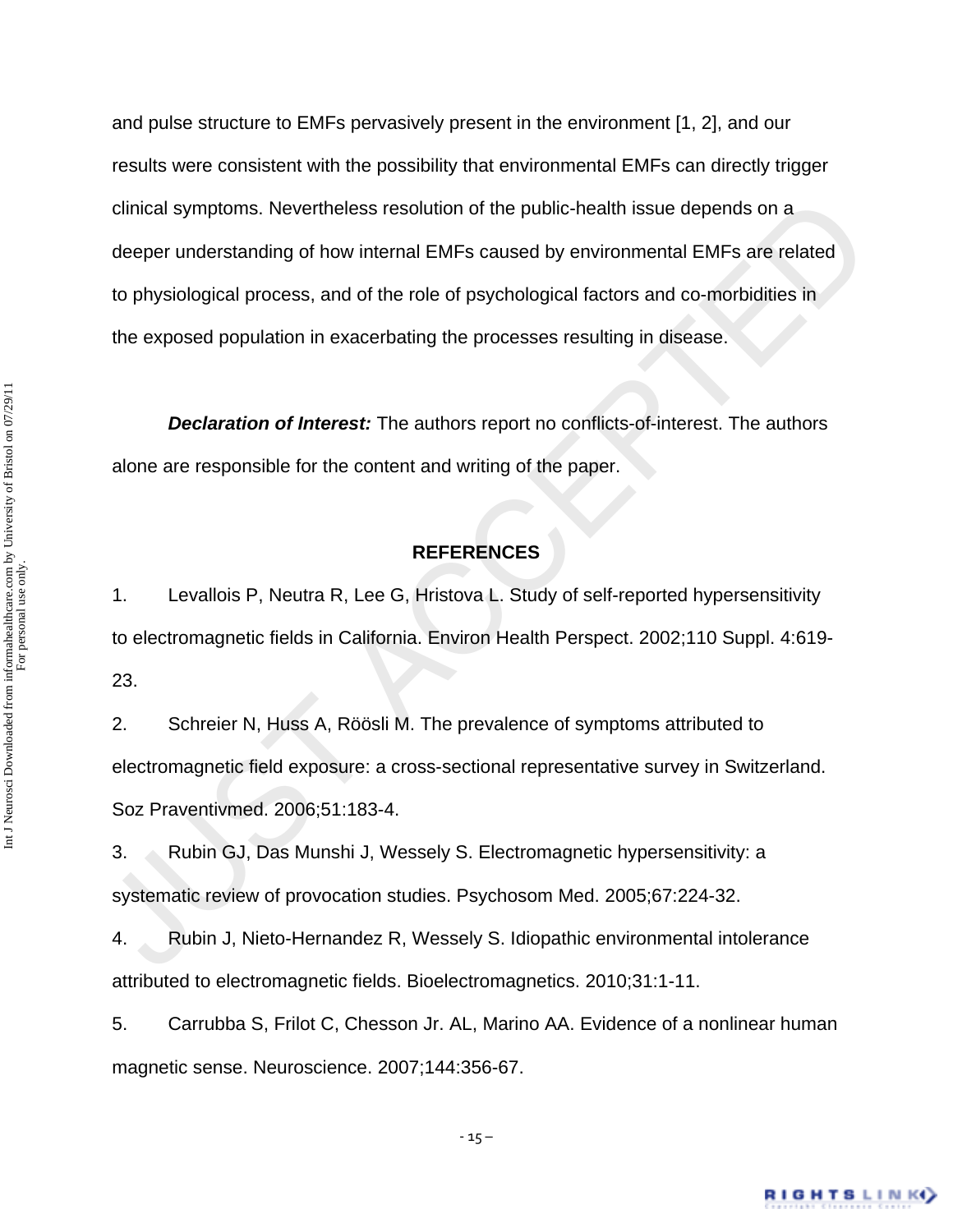6. Marino AA, Carrubba S, Frilot II C, Chesson Jr. AL, Gonzalez-Toledo E. Simulated MR magnetic field induces steady-state changes in brain dynamics: implications for interpretation of functional MR studies. Magn Reson Med. 2010;64:349- 57.

7. Marino AA, Carrubba S, Frilot C, Chesson Jr. AL. Evidence that transduction of electromagnetic field is mediated by a force receptor. Neurosci Lett. 2009;452:119-23.

8. Frilot II C, Carrubba S, Marino AA. Magnetosensory function in rats: localization using positron emission tomography. Synapse. 2009;63:421-8.

9. Frilot II C, Carrubba S, Marino AA. Transient and steady-state magnetic fields induce increased fluorodeoxyglucose uptake in the rat hindbrain. Synapse. 2011;65:617-23.

10. AASM. The AASM Manual for the Scoring of Sleep and Associated Events: Rules, Terminology and Technical Specifications: American Academy of Sleep Medicine; 2007.

implications for interpretation of functional MR studies. Magn Reson Med. 2010;64:349-<br>
57. Marino AA, Carrubba S, Frilot C, Chesson Jr. AL. Evidence that transduction of<br>
electromagnetic field is mediated by a force recep 11. International Commission on Non-Ionizing Radiation Protection. Guidelines for limiting exposure to time-varying electric, magnetic, and electromagnetic fields. Health Phys. 1998;74:494-522.

12. Carrubba S, Frilot II C, Chesson Jr. AL, Marino AA. Numerical analysis of recurrence plots to detect effect of environmental-strength magnetic fields on human brain electrical activity. Med Eng Phys. 2010;32(8):898-907.

13. Carrubba S, Frilot II C, Hart FX, Chesson Jr. AL, Marino AA. The electric field is a sufficient physical determinant of the human magnetic sense. Int J Radiat Biol. 2009;85:622-32.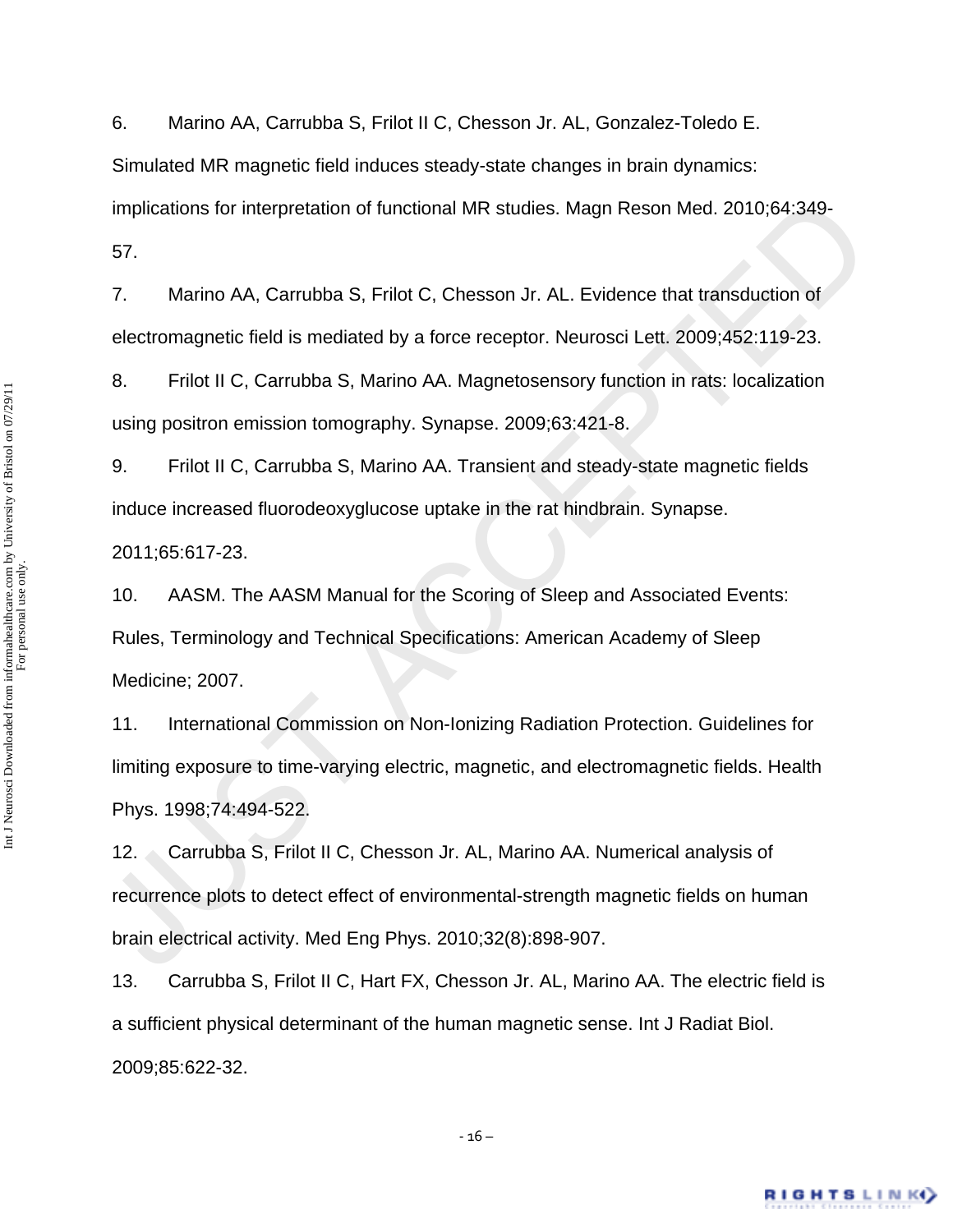14. Carrubba S, Frilot II C, Chesson Jr. AL, Marino AA. Method for detection of changes in the EEG induced by the presence of sensory stimuli. J Neurosci Meth. 2008;173:41-6.

15. Freeman GH, Halton JH. Note on exact treatment of contingency, goodness of fit and other problems of significance. Biometrika. 1951;38:141-9.

16. Hirshkowitz M, Moore CA, Hamilton 3rd CR, Rando KC, Karacan I. Polysomnography of adults and elderly: sleep architecture, respiration, and leg movement. J Clin Neurophysiol. 1992;9(1):56-62.

17. Chokroverty S, Thomas RJ, Bhatt M. Atlas of Sleep Medicine, 1st Ed. Philadelphia, PA: Elsevier; 2005.

18. Pressman MR. Primer of Polysomnogram Interpretation. Boston: Butterworth Heinemann; 2002.

19. Naifeh KH, Severinghaus JW, Kamiya J. Effect of aging on sleep-related changes in respiratory variables. Sleep. 1987;10(2):160-71.

20. Bonnet MH, Arand DL. EEG arousal norms by age. J Clin Sleep Med. 2007;3:275-6.

 $-17-$ 

2008;173:41-6.<br>
15. Freeman GH, Halton JH. Note on exact treatment of contingency, goodness of fit<br>
and other problems of significance. Biometrika. 1951;38:141-9.<br>
16. Hirshkowitz M, Moore CA, Hamilton 3rd CR, Rando KC, Ka 21. Nicolas A, Michaud M, Lavigne G, Montplaisir J. The influence of sex, age and sleep/wake state on characteristics of periodic leg movements in restless legs syndrome patients. Clin Neurophysiol. 1999;110:1168-74.

22. American Academy of Sleep Medicine. The International Classification of Sleep Disorders: Diagnostic and Coding Manual, 2nd Ed. Westchester, IL: American Academy of Sleep Medicine; 2005.

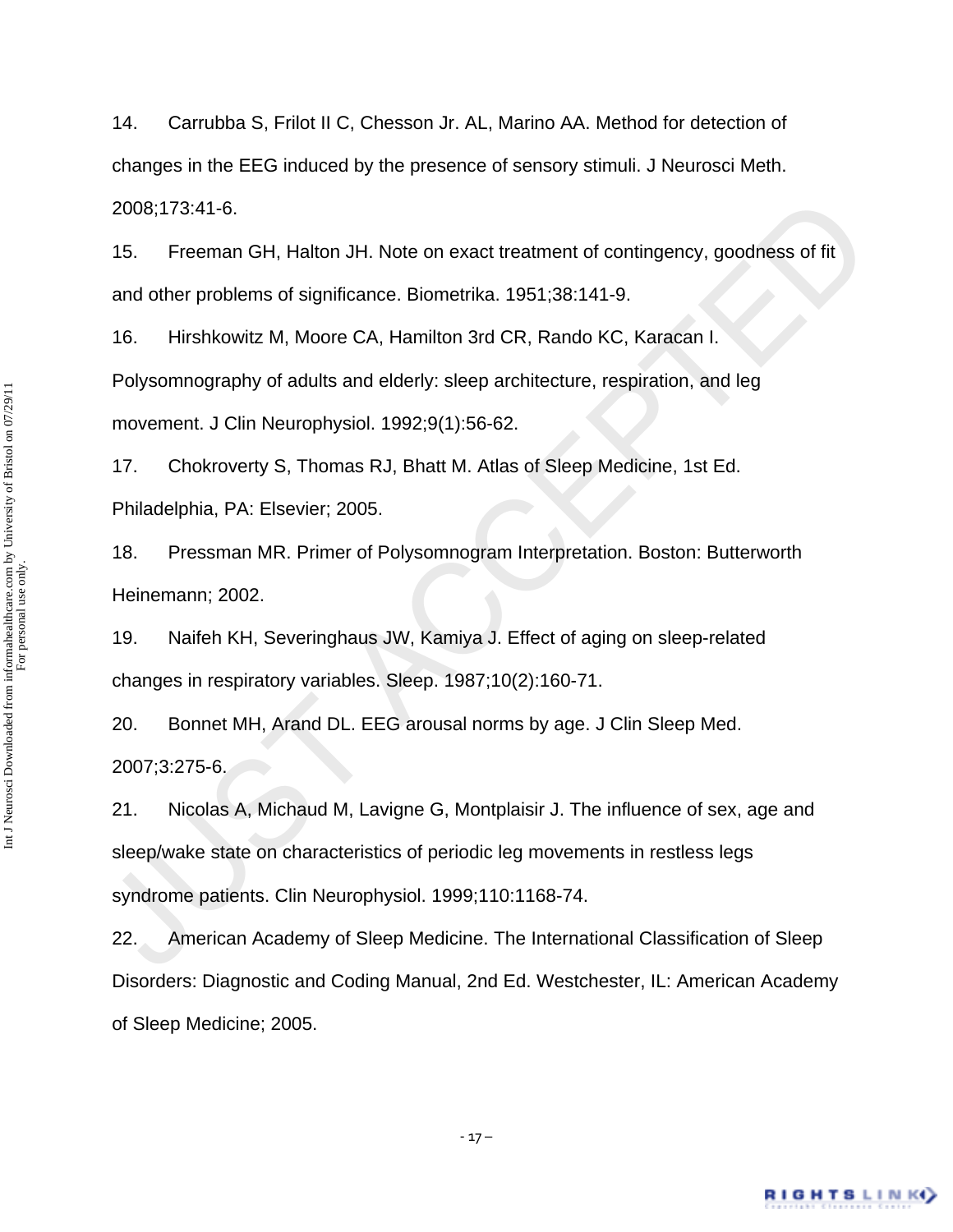**Table 1** Polysomnography Results. Comparison with usual night, per patient: "Same as usual." No epileptiform activity noted during arousals associated with unintended gross motor activity. Normal REM-related atonia. REM, rapid eye movement; WASO, wake after sleep onset; PLM, periodic limb movement; AH, apnea/hypopnea.

| motor activity. Normal REM-related atonia. REM, rapid eye movement; WASO, wake |                |                        |  |  |
|--------------------------------------------------------------------------------|----------------|------------------------|--|--|
| after sleep onset; PLM, periodic limb movement; AH, apnea/hypopnea.            |                |                        |  |  |
|                                                                                |                |                        |  |  |
|                                                                                | <b>SUBJECT</b> | <b>NORMAL RANGE</b>    |  |  |
| Sleep latency                                                                  | 6 min          | $13.4 \pm 10.1$ [16]   |  |  |
| Stage N1 sleep                                                                 | 13.8%          | 3-8% [17]              |  |  |
| Stage N2 sleep                                                                 | 51.8%          | 44-55% [17]            |  |  |
| Stage N3 sleep                                                                 | 23.6%          | 10-15% [17]            |  |  |
| Stage R sleep                                                                  | 10.7%          | 20-25% [17]            |  |  |
| <b>REM</b> latency                                                             | 150.5 min      | 57-66 min [18]         |  |  |
| WASO index                                                                     | 6/hr           | $1.3 \pm 0.8$ [16]     |  |  |
| <b>WASO</b> total                                                              | 40.5 min       | 10.7 ±11 min [19]      |  |  |
| Total sleep time                                                               | 340.5 min      | $340.0 \pm 70$ [16]    |  |  |
| Sleep efficiency                                                               | 88%            | $86.4\% \pm 11.6$ [16] |  |  |
| Arousal index                                                                  | 34.2/hr        | $16.8 \pm 6.2$ [20]    |  |  |
| PLM index                                                                      | 7.8/hr         | $< 5/hr$ [21]          |  |  |
| AH index                                                                       | 0.2/hr         | $< 5/hr$ [22]          |  |  |
|                                                                                |                |                        |  |  |
|                                                                                |                |                        |  |  |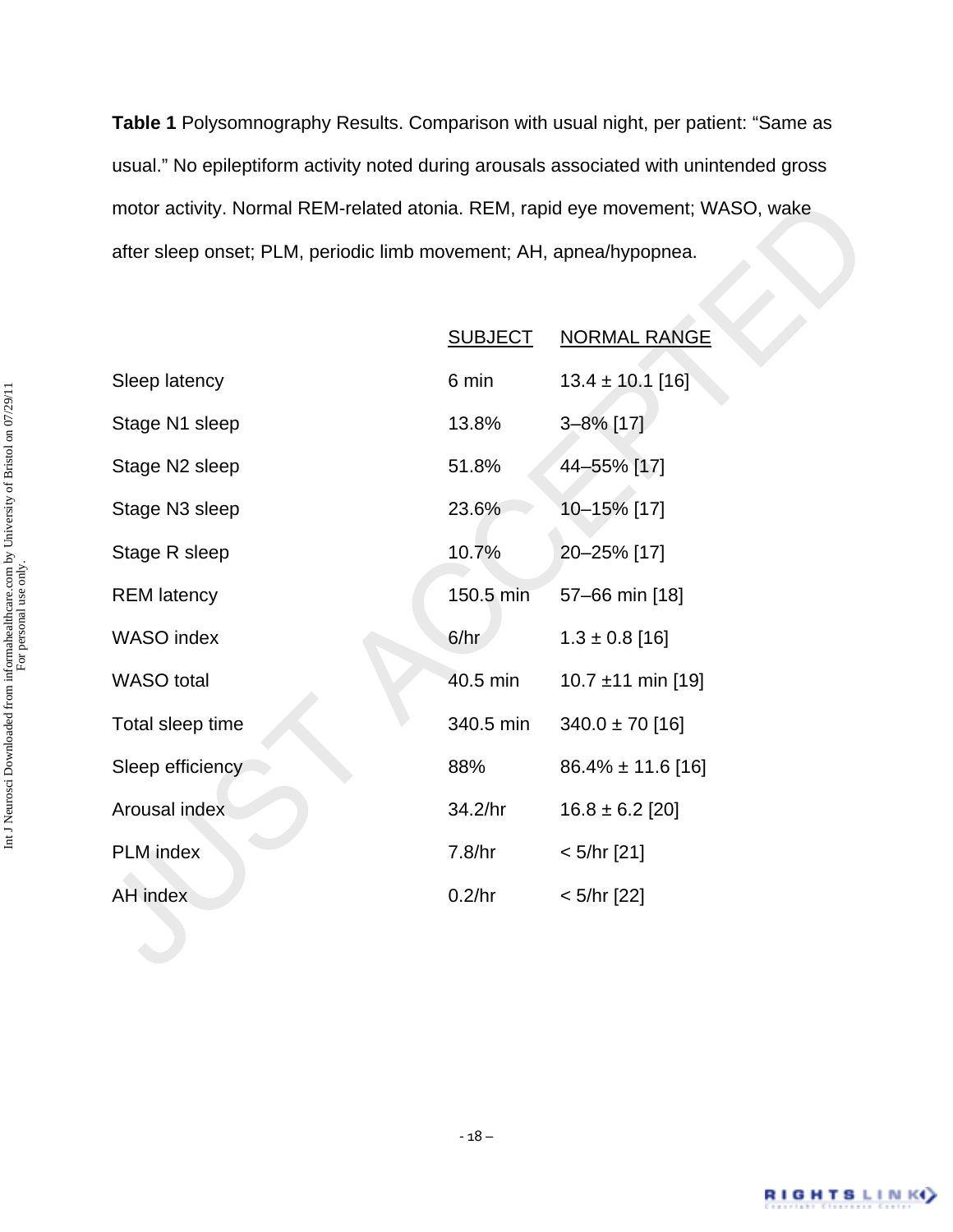Table 2 Sequence and characteristics of experiments.

| <b>EXPERIMENT</b>         | <b>ELECTRIC</b><br><b>FIELD</b><br><b>CONDITION</b> | NO. OF<br><b>TRIALS</b> | <b>TRIAL</b><br><b>DURATION</b><br>(sec) | <b>RESPONSE</b> |
|---------------------------|-----------------------------------------------------|-------------------------|------------------------------------------|-----------------|
| 1                         | Pulsed                                              | $10$                    | 100                                      | Symptoms        |
|                           | Sham                                                | $10$                    | 100                                      |                 |
|                           |                                                     |                         |                                          |                 |
| $\overline{2}$            | Pulsed                                              | 5                       | 100                                      | Symptoms        |
|                           | Continuous                                          | 5                       | 100                                      |                 |
|                           | Sham                                                | 5                       | 100                                      |                 |
|                           |                                                     |                         |                                          |                 |
| $\ensuremath{\mathsf{3}}$ | Pulsed                                              | 300                     |                                          | Behavior        |
|                           | Sham                                                | 150                     | 1                                        |                 |
|                           |                                                     |                         |                                          |                 |
|                           |                                                     |                         |                                          |                 |
|                           |                                                     |                         |                                          |                 |
|                           |                                                     |                         |                                          |                 |
|                           |                                                     |                         |                                          |                 |
|                           |                                                     |                         |                                          |                 |
|                           |                                                     |                         |                                          |                 |
|                           |                                                     |                         |                                          |                 |
|                           |                                                     |                         |                                          |                 |
|                           |                                                     |                         |                                          |                 |

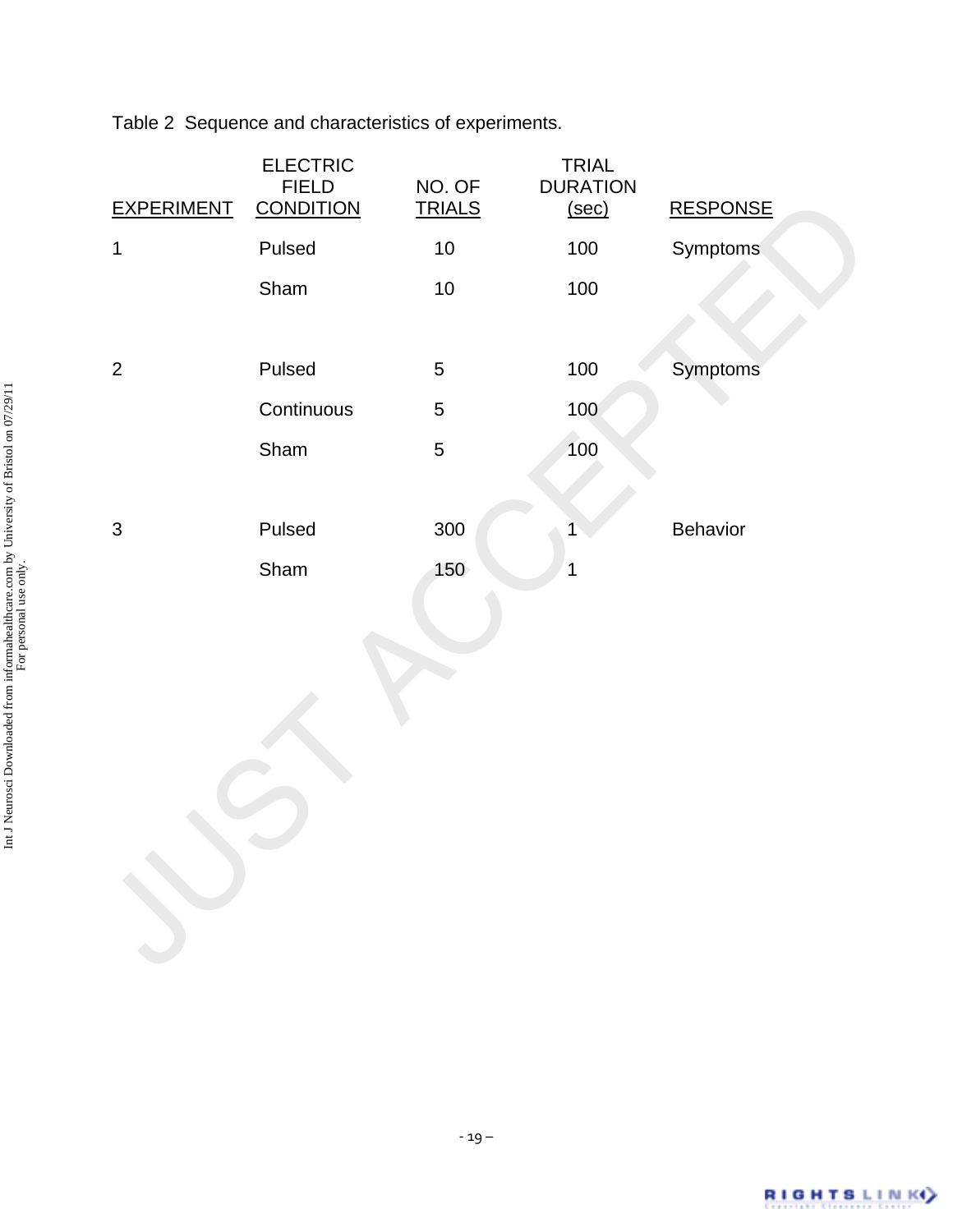**Table 3** Evaluation of the relation between presentation of a pulsed electric field and the development of symptoms. (a) Results from the individual 100-s exposure intervals. (b) Summary table.

| Summary table. |                               |                     |                                       |  |
|----------------|-------------------------------|---------------------|---------------------------------------|--|
| (a)            | <b>INTERVAL</b><br><u>NO.</u> | <b>CONDITION</b>    | <b>RESULT</b>                         |  |
|                | 1                             | <b>Pulsed Field</b> | Temporal pain                         |  |
|                | $\overline{2}$                | Sham                | Mild temporal pain                    |  |
|                | 3                             | Sham                | Mild temporal pain                    |  |
|                | 4                             | Sham                | No symptoms                           |  |
|                | 5                             | <b>Pulsed Field</b> | Temporal pain; Headache               |  |
|                | 6                             | Sham                | No symptoms                           |  |
|                | 7                             | <b>Pulsed Field</b> | Skipped heartbeats; Feeling of unease |  |
|                | 8                             | Sham                | No Symptoms                           |  |
|                | 9                             | <b>Pulsed Field</b> | Headache                              |  |
|                | 10                            | Sham                | Mild headache                         |  |
|                | 11                            | <b>Pulsed Field</b> | Temporal pain                         |  |
|                | 12                            | Sham                | Mild headache                         |  |
|                | 13                            | <b>Pulsed Field</b> | Muscle twitch; Feeling of unease      |  |
|                | 14                            | <b>Pulsed Field</b> | Strong headache                       |  |
|                | 15                            | <b>Pulsed Field</b> | Strong headache                       |  |
|                | 16                            | Sham                | No symptoms                           |  |
|                | 17                            | <b>Pulsed Field</b> | Stiff neck                            |  |
|                | 18                            | <b>Pulsed Field</b> | Muscle twitch; temporal pain          |  |
|                | 19                            | Sham                | Mild temporal pain                    |  |
|                | 20                            | Sham                | No symptoms                           |  |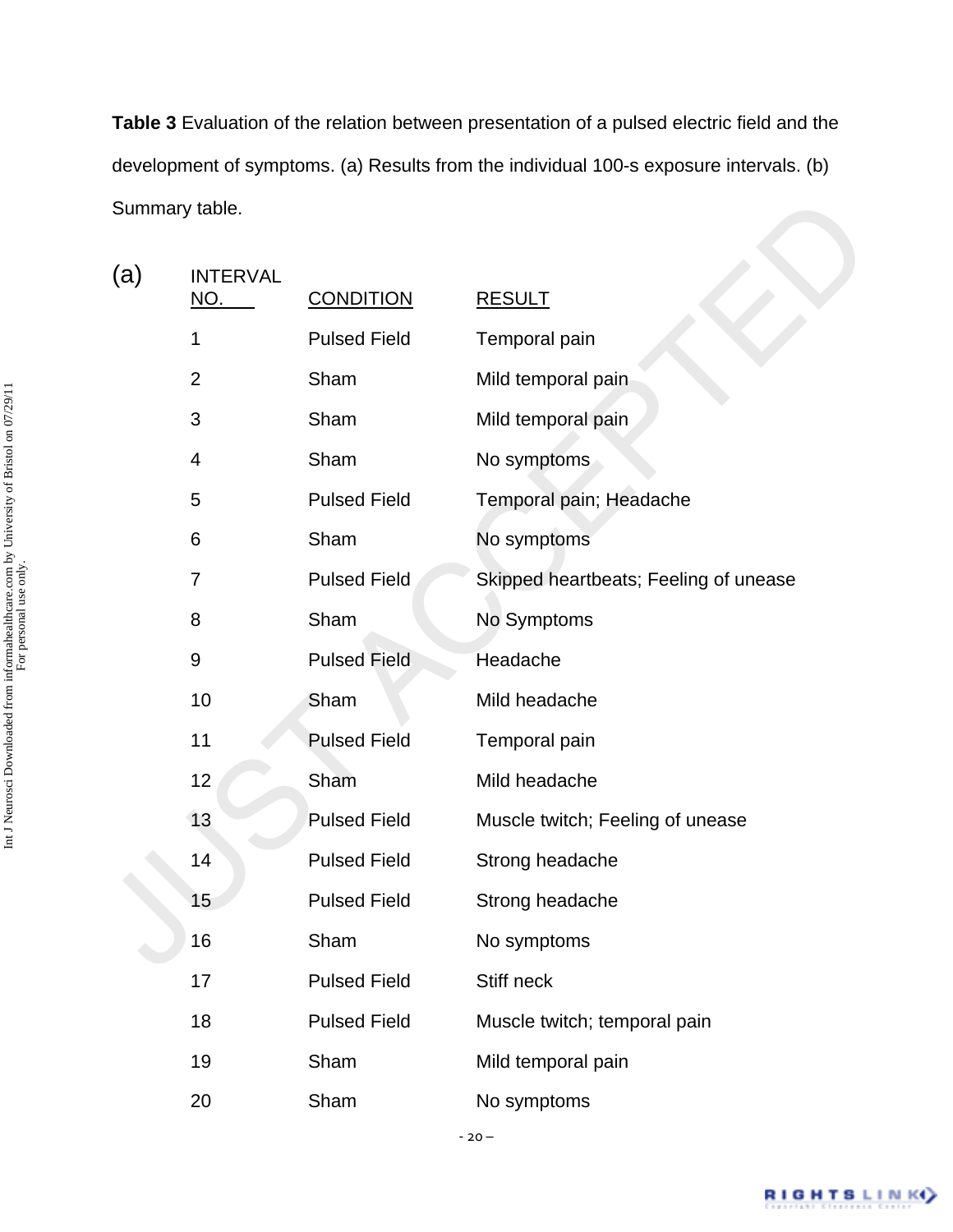| <b>NONE</b><br>$>$ MILD<br>MILD<br>$\pmb{0}$<br>Sham<br>5<br>$\overline{5}$<br>*Pulsed Field<br>$\overline{0}$<br>10 <sub>1</sub><br>$\pmb{0}$<br>$*P < 0.05$ | (b) | ${\sf FIED}$<br><b>CONDITION</b> | <b>SYMPTOMS</b> |  |
|---------------------------------------------------------------------------------------------------------------------------------------------------------------|-----|----------------------------------|-----------------|--|
|                                                                                                                                                               |     |                                  |                 |  |
|                                                                                                                                                               |     |                                  |                 |  |
|                                                                                                                                                               |     |                                  |                 |  |
|                                                                                                                                                               |     |                                  |                 |  |

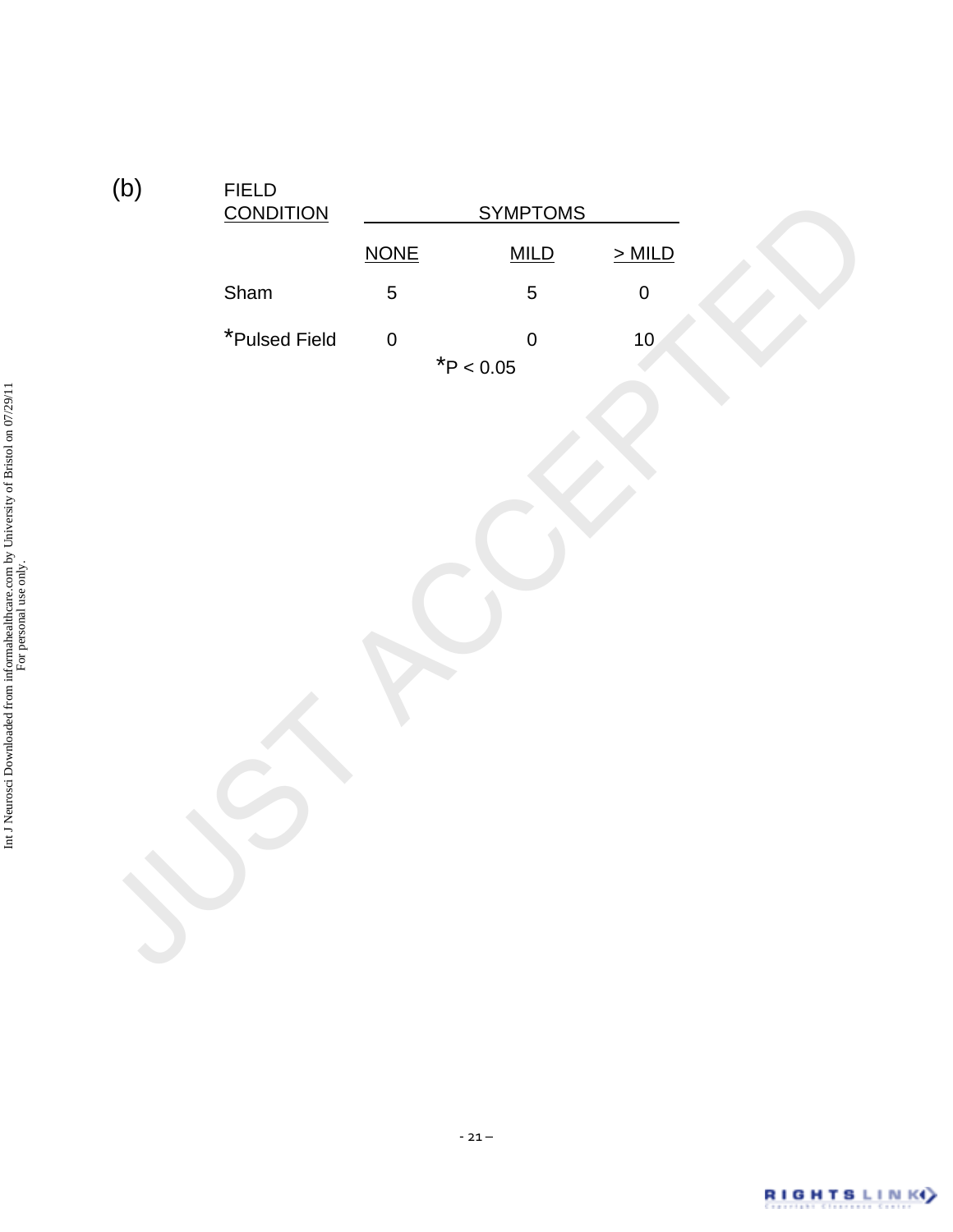**Table 4** Evaluation of the comparative effect of continuous and pulsed fields relative to a sham field on the development of symptoms. (a) Results from individual 100-s exposure intervals. (b) Summary table.

| exposure intervals. (b) Summary table. |                               |                                   |                         |  |
|----------------------------------------|-------------------------------|-----------------------------------|-------------------------|--|
| (a)                                    | <b>INTERVAL</b><br><u>NO.</u> | <b>CONDITION</b><br><b>RESULT</b> |                         |  |
|                                        | 1                             | Sham                              | No symptoms             |  |
|                                        | $\overline{2}$                | <b>Continuous Field</b>           | No symptoms             |  |
|                                        | 3                             | <b>Pulsed Field</b>               | Temporal pain           |  |
|                                        | $\overline{4}$                | Sham                              | No symptoms             |  |
|                                        | 5                             | <b>Continuous Field</b>           | No symptoms             |  |
|                                        | 6                             | <b>Pulsed Field</b>               | Mild headache           |  |
|                                        | 7                             | Sham                              | Mild headache           |  |
|                                        | 8                             | <b>Continuous Field</b>           | Muscle twitch           |  |
|                                        | 9                             | <b>Pulsed Field</b>               | Severe pain             |  |
|                                        | 10                            | Sham                              | No symptoms             |  |
|                                        | 11                            | <b>Continuous Field</b>           | Temporal pain           |  |
|                                        | 12                            | <b>Pulsed Field</b>               | Headache; Muscle twitch |  |
|                                        | 13                            | Sham                              | No symptoms             |  |
|                                        | 14                            | <b>Continuous Field</b>           | Mild temporal pain      |  |
|                                        | 15                            | <b>Pulsed Field</b>               | Mild temporal pain      |  |
|                                        |                               |                                   |                         |  |
|                                        |                               |                                   |                         |  |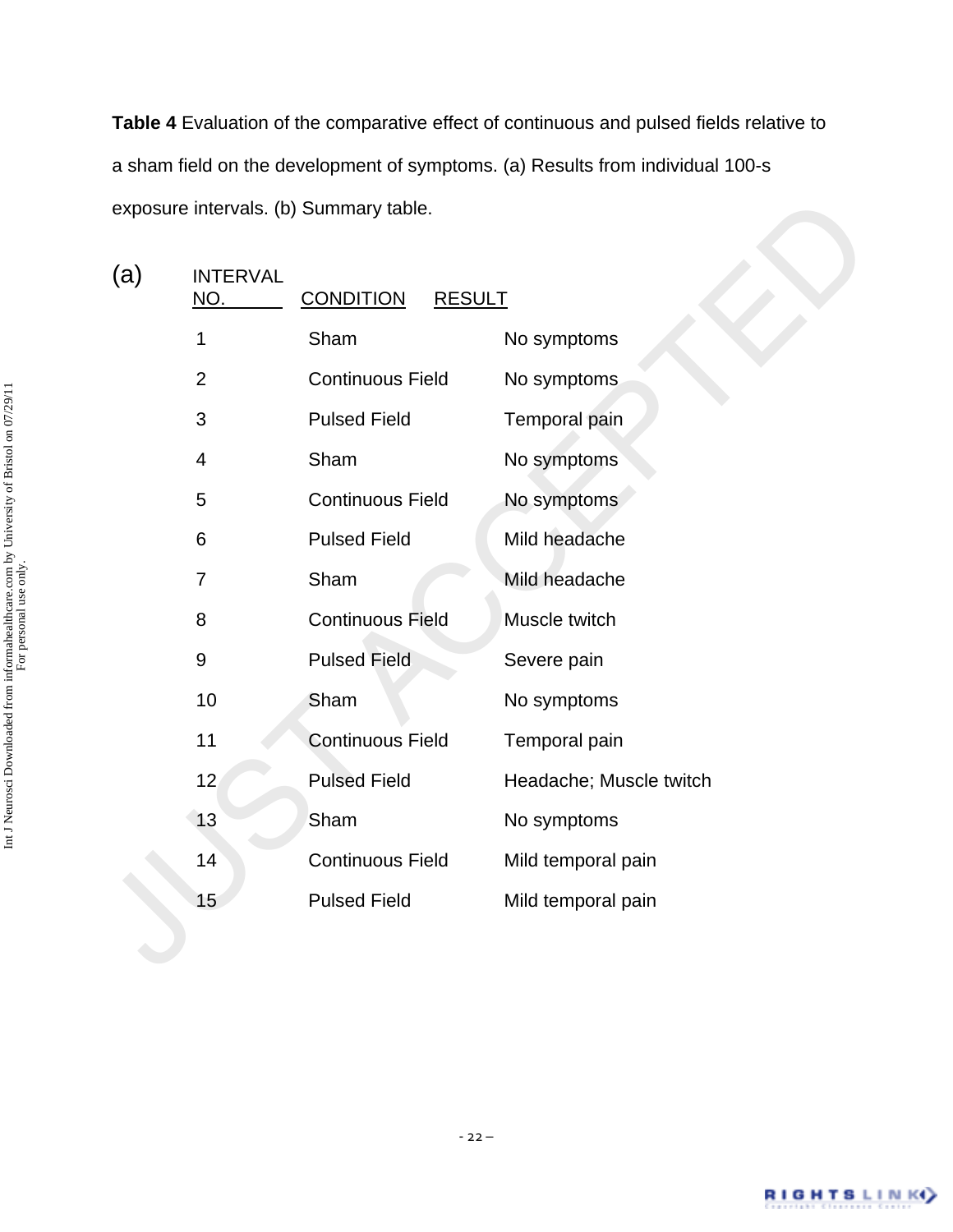| (b) | <b>CONDITION</b> | <b>SYMPTOMS</b>         |                               |           |
|-----|------------------|-------------------------|-------------------------------|-----------|
|     |                  | <b>NONE</b>             | MILD                          | $>$ MILD  |
|     | Sham             | $\overline{\mathbf{4}}$ | $\mathbf 1$                   | $\pmb{0}$ |
|     | Continuous Field | $\overline{2}$          | $\mathbf 0$                   | 3         |
|     | *Pulsed field    | $\mathbf 0$             | $\overline{c}$<br>$*$ P <0.05 | 3         |
|     |                  |                         |                               |           |
|     |                  |                         |                               |           |
|     |                  |                         |                               |           |
|     |                  |                         |                               |           |
|     |                  |                         |                               |           |
|     |                  |                         |                               |           |
|     |                  |                         |                               |           |
|     |                  |                         |                               |           |
|     |                  |                         |                               |           |
|     |                  |                         |                               |           |
|     |                  |                         |                               |           |

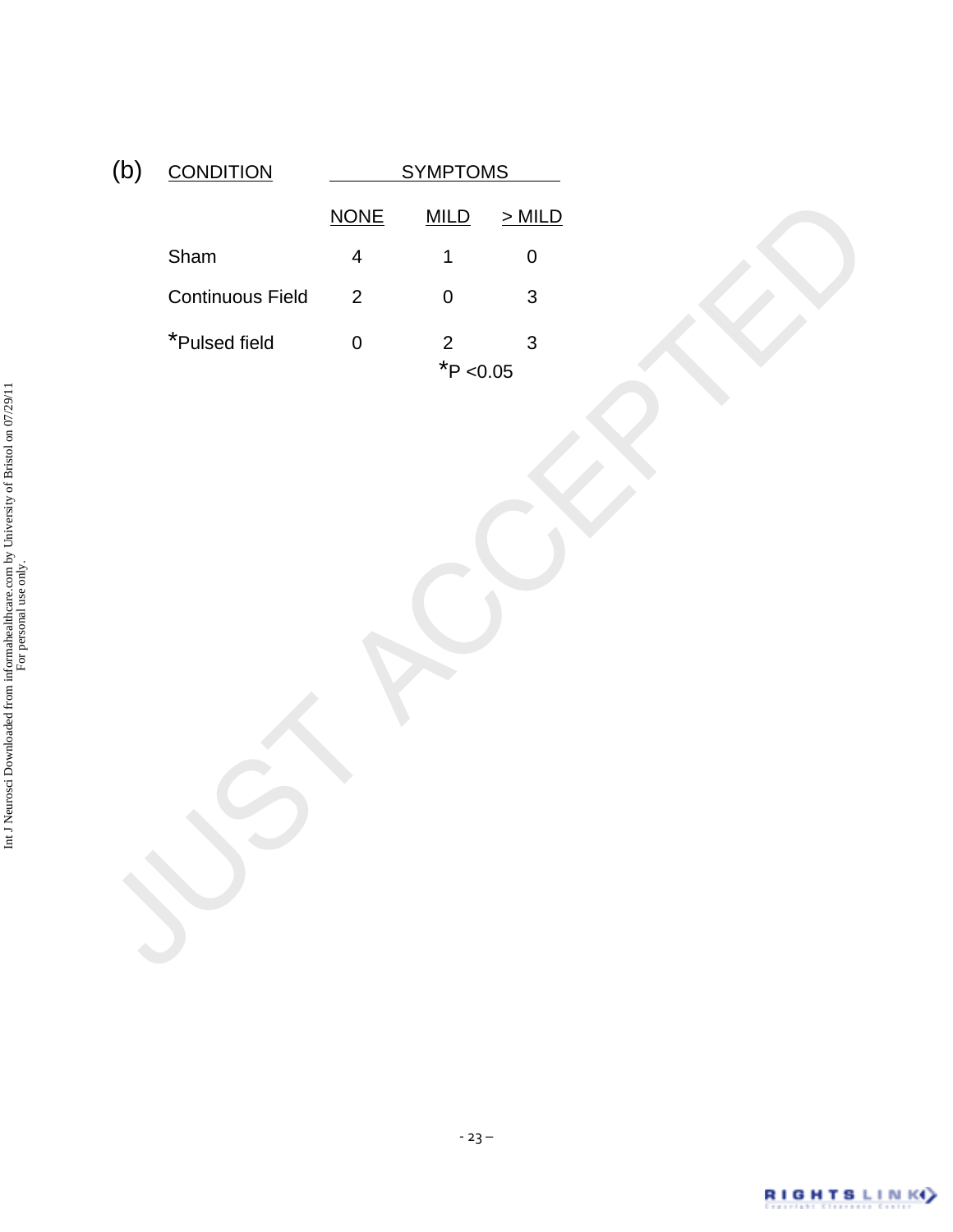**Table 5** Evaluation of conscious perception of a pulsed electric field. Subject's responses during the presence (On) and absence (Off) of the field, respectively.

|     |                 |                       | $\overline{\phantom{a}}$ |  |
|-----|-----------------|-----------------------|--------------------------|--|
| (a) |                 | RESPONSE PULSED FIELD |                          |  |
|     |                 | $\overline{ON}$       | OFE                      |  |
|     | $Yes^*$         | 32                    | $19$                     |  |
|     | No              | 261                   | 274<br>$*P < 0.05$       |  |
| (b) | <b>RESPONSE</b> | <b>SHAM</b>           |                          |  |
|     |                 | $\overline{ON}$       | OFF                      |  |
|     | Yes             | $15\,$                | 12                       |  |
|     | No              | 135                   | 138                      |  |
|     |                 |                       |                          |  |
|     |                 |                       |                          |  |
|     |                 |                       |                          |  |
|     |                 |                       |                          |  |
|     |                 |                       |                          |  |
|     |                 |                       |                          |  |
|     |                 |                       |                          |  |
|     |                 |                       |                          |  |